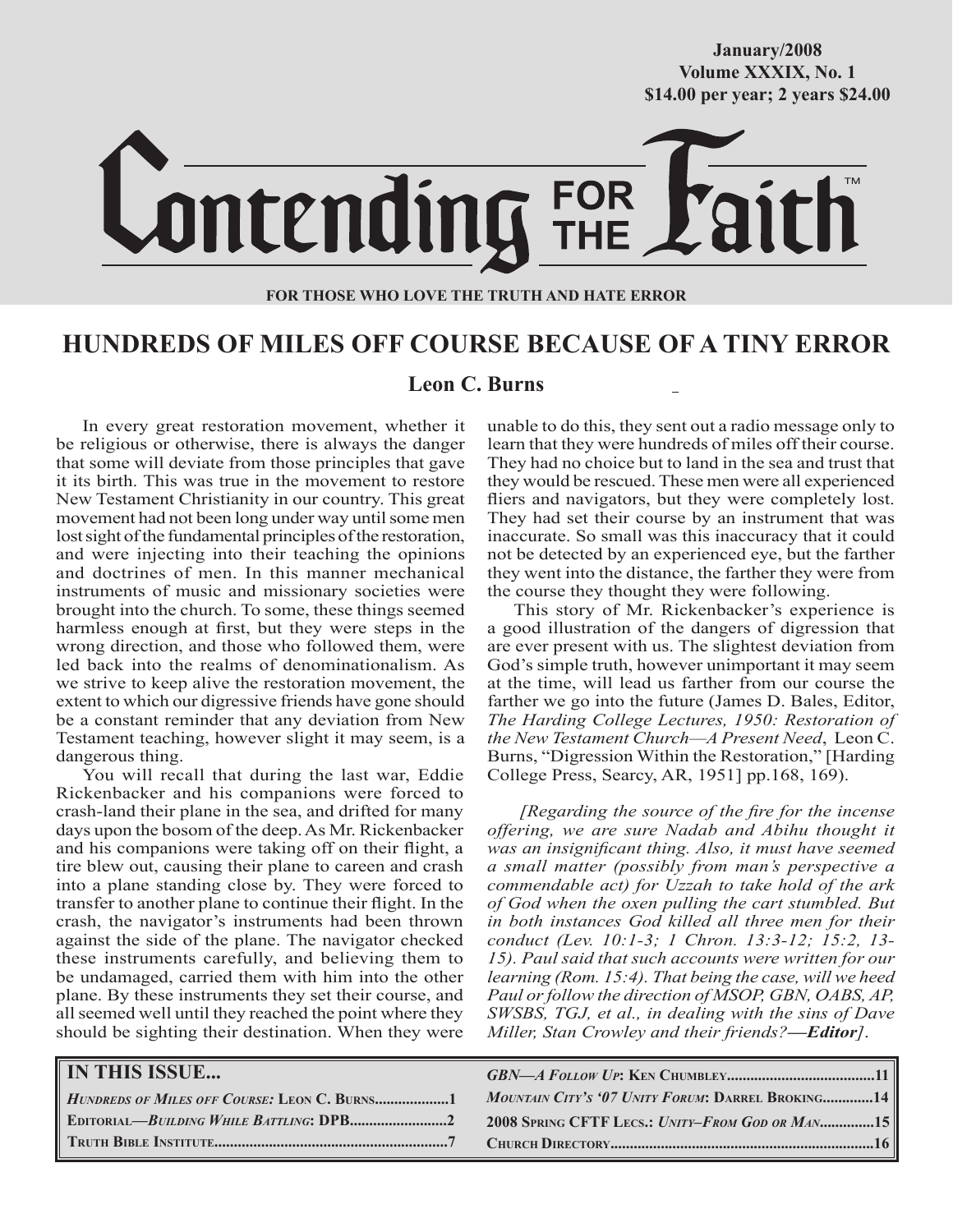

#### **David P. Brown, Editor and Publisher jbrow@charter.net**

*COMMUNICATIONS received by CONTENDING FOR THE FAITH and/or its Editors are viewed as intended FOR PUBLICATION unless otherwise stated. Whereas we respect confidential information, so described, everything else sent to us we feel free to publish without further permission being necessary. Anything sent to us NOT for publication, please indicate this clearly when you write. Please address such letters directly to the Editor-in-Chief David P. Brown, P.O. Box 2357, Spring, Texas 77383. Telephone: (281) 350-5516.*

#### **SUBSCRIPTIONS RATES**

*Single Subscriptions: One Year, \$14.00; Two Years, \$24.00. Club Rate: Three One-Year Subscriptions, \$36; Five One-Year Subscriptions, \$58.00. Whole Congregation Rate: Any congregation entering each family of its entire membership with single copies being mailed directly to each home receives a \$3.00 discount off the Single Subscription Rate, i.e., such whole congregation subscriptions are payable in advance at the rate of \$11.00 per year per family address. Foreign Rate: One Year, \$30.*

#### **ADVERTISING POLICY & RATES**

*CONTENDING FOR THE FAITH was begun and continues to exist to defend the gospel (Philippians 1:7,17) and refute error (Jude 3). Therefore, we are interested in advertising only those things that are in harmony with what the Bible authorizes (Colossians 3:17). We will not knowingly advertise anything to the contrary. Hence, we reserve the right to refuse any offer to advertise in this paper.*

*All setups and layouts of advertisements will be done by CONTENDING FOR THE FAITH. A one-time setup and layout fee for each advertisement will be charged if such setup or layout is needful. Setup and layout fees are in addition to the cost of the space purchased for advertisement. No major changes will be made without customer approval.*

*All advertisements must be in our hands no later than two (2) months preceding the publishing of the issue of the journal in which you desire your advertisement to appear. To avoid being charged for the following month, ads must be canceled by the first of the month. We appreciate your understanding of and cooperation with our advertising policy.*

*MAIL ALL SUBSCRIPTIONS, ADVERTISEMENTS AND LETTERS TO THE EDITOR-IN-CHIEF, P. O. Box 2357, Spring, Texas 77383-2357. COST OF SPACE FOR ADS: Back page, \$300.00; full page, \$300.00; half page, \$175.00; quarter page, \$90.00; less than quarter page, \$18.00 per column-inch. CLASSIFIED ADS: \$2.00 per line per month. CHURCH DIREC-TORY ADS: \$30.00 per line per year. SETUP AND LAYOUT FEES: Full page, \$50.00; half page, \$35.00; anything under a half page, \$20.00.*

*CONTENDING FOR THE FAITH is published monthly. P. O. Box 2357, Spring, Texas 77383-2357 Telephone: (281) 350-5516.*

> **Ira Y. Rice, Jr., Founder August 3, 1917-October 10, 2001**

## *Editorial...*

We are off and running in a new year—2008. We certainly wish for everyone a happy and prosperous new year, especially in spiritual matters. We continue to covet your prayers for our efforts on the pages of *CFTF* as well as our other work for the Lord. Let us take heart in our service to God. Let us be more determined than ever to stay the course in pleading and laboring for the cause of Christ.

Since our last issue of *CFTF* we have received communication from our readers in various forms. Yours words of encouragement and your willingness to financially support our efforts to seek and ask for the old paths of God's Will and Way are appreciated by us more than words can express. May God bless all of you in your faithful efforts to serve Him. You too are in our prayers as we labor together in the vineyard of the Lord.

The following material originally appeared in the 2007 Bellview Lectureship book, produced by the Bellview Church of Christ, Pensacola, FL, Michael Hatcher, director. We have edited it for printing in *CFTF*. We believe it to be fitting for our first editorial for 2008.**—DPB**

## **BUILDING WHILE BATTLING**

The inspired apostle Paul taught that the Old Testament Scriptures **"were written … for our learning"** (Rom. 15:4). Thus, in thinking about the approach to take in studying this timely and important subject, my mind ran to Nehemiah 4:1-23. Herein one finds God's people doing the thing that is the subject of our study —"building while battling." Therefore, we begin our study with what Nehemiah came to realize as he sought to build the walls of Jerusalem—*there can be no correct building for God without, at the same time, battling those who oppose God's building and His builders.*

Nehemiah was in the business of restoring Jerusalem for the purposes God intended for the city under the Law of Moses. In order for the Jews to be safe in their efforts to accomplish the restoration of all things according the Law of Moses, the principle of "first things first" demanded that the Jews have the necessary protection from the evil influences and outright attacks of their enemies. But, the Jew's enemies recognized this fact as much as Nehemiah did. Therefore, they set about to stop the building of Jerusalem's wall.

Because the Jews faced a constant threat of, and actual, opposition to their work, they became profoundly weary and at times discouraged. However, because **"the people had a mind to work"** *(which attitude on their part also included a mind to fight)* according to God's Will, they completed the wall and were victorious over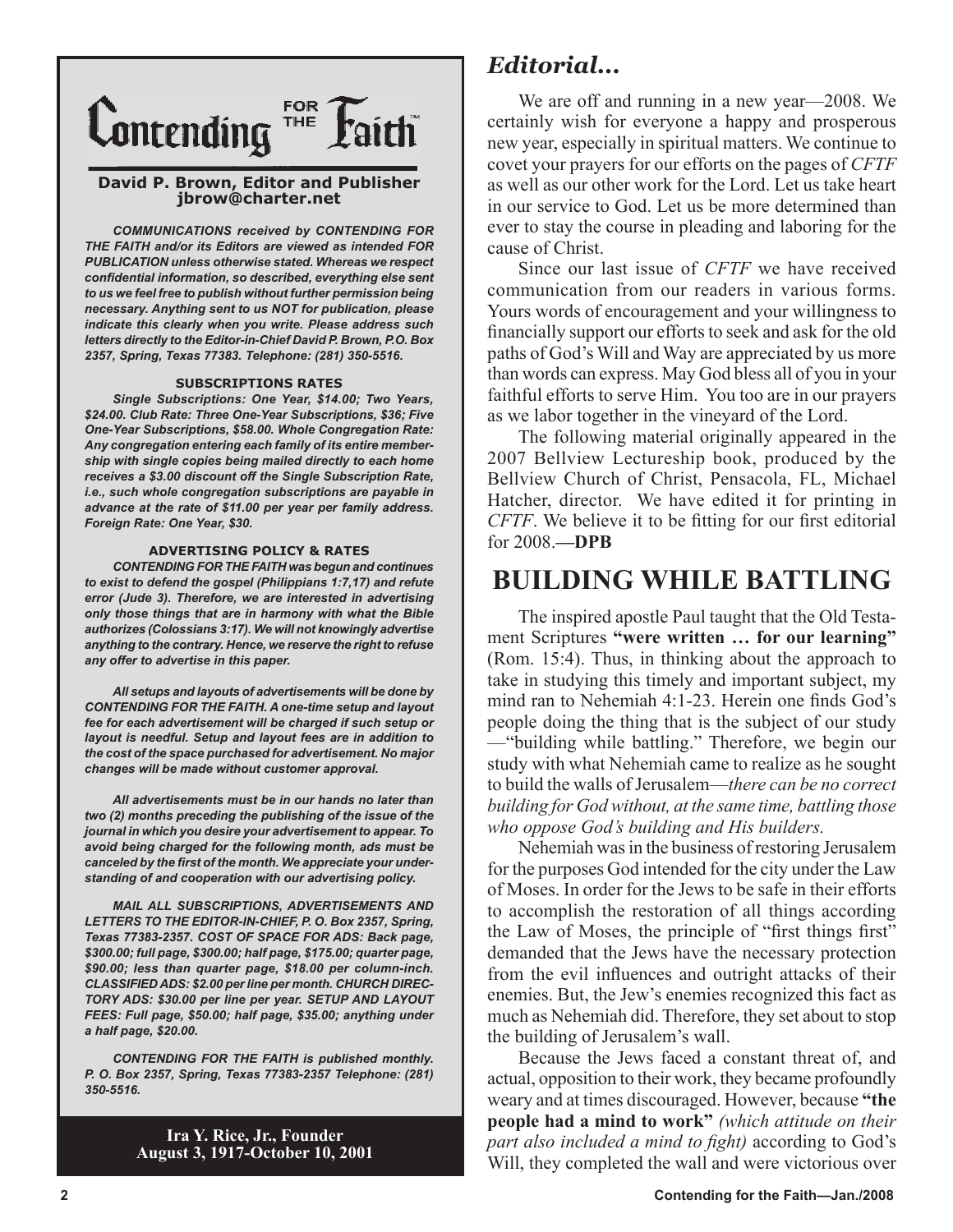## their attackers (Neh. 4:6b; 9, 16-23).

Their mission was accomplished because Nehemiah and his countrymen realized that it was not a case of working **or** fighting; to the contrary, it was one of working **and** fighting. If Nehemiah and the people had not realized this fundamental principle of what is involved in getting the Lord's work done and acted accordingly, their efforts to restore all things according to the Law of Moses would have failed. *Thus, the time for building is also the time for battling.*

Today, Christians are working to build the walls of spiritual Zion—the church of Christ (Let us emphasize that we mean by the terms *Christian* and *church of Chris*t what the Holy Spirit inspired writers of the New Testament meant when they employed such terms in their writing of the New Testament). This work pertains to the saving of those souls of mankind who are accountable to God for their actions (Rom. 14:11, 12). Such persons are separated from God by their sins, cannot save themselves, and, therefore, must be saved by someone else (Rom. 3:23; 6:23; Isa. 59:1, 2; Ezk. 18:4b; Mark 16:15; 2 Tim. 2:2). That Savior is none other than Jesus Christ of Nazareth, the only begotten Son of God (John 1:1-14; Col. 1:14-22; John 3:16; 8:24; 12:48; 14:6; Matt. 28:18, 19). Further, it is the case that Jesus saves the lost *only* through His Gospel as men believe it and obey the terms of pardon set out only therein (Mark 16:15; Rom. 1:16; 1 Cor. 15:1-4; Rom. 10:16; 2 Thess. 1:7-9 1 Pet. 1:22; Heb. 5:8, 9; John 14:15; Luke 8:11 James 1:18; Rom. 10:17; Acts 17:30; Rom. 10:10; Mark 16:16; Acts 2:38; 10:48; 22:16; Rom. 6:3, 4; Col. 2:12; 1 Pet. 3:21; Acts 2:41, 42, 47). Thus, we are to be always busy preaching the Gospel to the alien sinner (those who remain alienated from God because of their sins against Him–Rom. 3:23; 6:23), edifying (spiritually build up) the church by teaching the Truth of the Gospel pertaining to the church's work, organization, worship, Christian conduct, and the final eternal reward in Heaven for the faithful members of the same (Acts 2:42; 1 Cor. 15:58; Gal. 5: 19-26; 6:1, 2, 7-9, 10; James 1:27; Rev. 2:10; 2 Thess. 3:13). To think that we can be busy builders, building according to the authority of Christ (Col. 3:17), and not have opposition and persecution from Satan's crowd in and out of the church, is to live a pipe dream, deny reality and ignore the teaching of the Scriptures pertaining to the same (2 Tim. 3:12).

## **IF YOU ARE GOD'S BUILDER, TROUBLE KNOWS WHERE TO FIND YOU**

It should be obvious from only a cursory reading of the New Testament books of the Gospel that as Jesus went about doing good (building) he was embroiled in various battles with His own people (Acts 10:38; John 8:12ff). In

fact, part of the good our Lord did was done through His spiritual battles caused when He confronted, exposed, rebuked and refuted those who were steeped in error. To His disciples in general and His apostles in particular, Jesus plainly forewarned them of the persecution that would be their common lot as they went about preaching the Gospel, defending the New Testament system, and living Godly lives (Matt. 5:10-12; John 13:36).

For some strange reason, many in the Lord's church have bought into the false idea that if we can somehow learn to do good in the correct way, there will be no opposition, hence no controversy, and, thus, no persecution. In view of all that is in the Bible that contradicts such an absurd concept, why many church members have been duped by it is beyond me. However, the fact that certain church members have been deceived into believing such a ludicrous and false doctrine is further proof that if the Bible boldly teaches one thing, certain people are bound and determined to run contrary to it.

For emphasis we note again that Paul wrote to Timothy concerning the certain persecution that would accompany their good works when he penned, **"Yea, and all that will live godly in Christ Jesusshall suffer persecution"** (2 Tim 3:12). If no other Bible references existed but the previously quoted one regarding Christians suffering for their faithful service to God, Paul's statement to Timothy would suffice to clearly show us that if one works for the Lord one must expect some kind of persecution from God's enemies.

However, to Timothy he also wrote, **"Thou therefore endure hardness, as a good soldier of Jesus Christ. No man that warreth entangleth himself with the affairs of this life; that he may please him who hath chosen him to be a soldier"** (2 Tim. 2: 3, 4). Paul saw Timothy for what a faithful preacher of the Gospel actually is—a soldier in the army of the Lord. But, he saw nothing in Timothy that he had not first observed in himself. In coming to the end of his life, he wrote to Timothy declaring, **"I have fought a good fight,..."** (2 Tim. 4:7). Paul understood the same thing as did the apostle Peter when he wrote regarding the devil's disposition toward Christians as they go about building for the Lord. Peter declared: **"Be sober, be vigilant; because your adversary the devil, as a roaring lion, walketh about, seeking whom he may devour"** (1 Peter 5:8). We too must understand what Paul and Peter did in carrying out their faithful service to the Lord, specifically, that *as builders for the Lord, we are actually inviting the devil's agents out for a fight.* May we correctly conclude then, that the greater the worker (builder) one is for the Lord, the greater attention Satan is going to give to such a person? That being certain, the words of Paul to Timothy previously quoted, along with passages of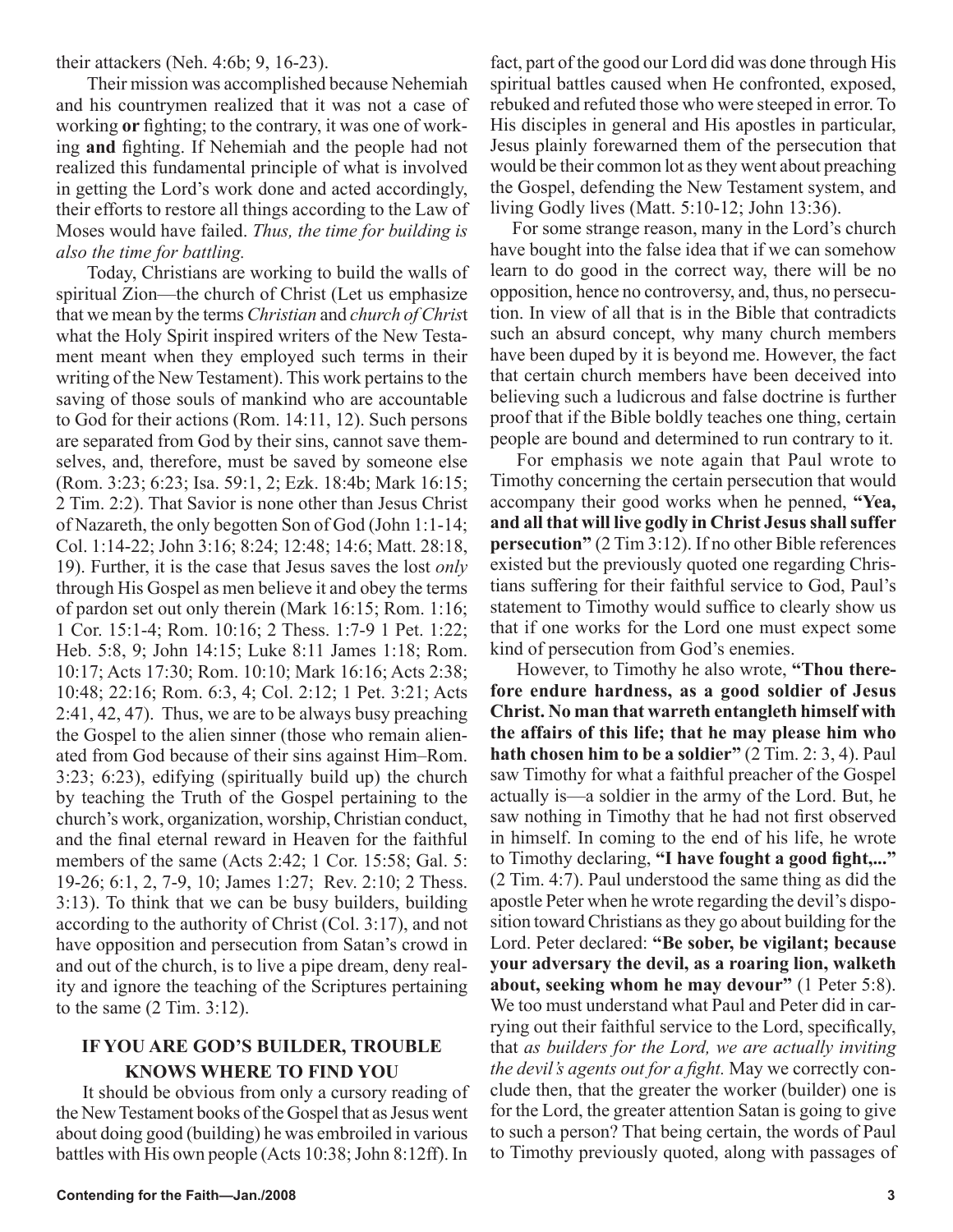like sentiment, further show the importance of Christians learning the following fact—*that in order to build as God directs such building, one must be prepared to do battle with Satan's troops.*

## **THE APOSTLE PAUL, ONE WHO BUILT WHILE BATTLING**

To more fully emphasize the importance of our topic we want to examine the attitude and life of the apostle Paul. Among mortals there has not arisen a greater servant or builder of God than was Paul. However, in reading the New Testament about Paul's work in building for the Lord, we quickly see that the apostle to the Gentiles was a battling builder. For his tremendous sacrificial service to his Lord, Paul received horrendous persecution from the enemies of Christ from alien sinners and false brethren alike. However, no matter the person who persecuted Paul, he declared to the Philippians that he was, **"…set for the defence of the gospel"** (1:17b). As if to emphasize the preceding point, the apostle to the Gentiles also wrote, **"For a great door and effectual is opened unto me, and there are many adversaries"** (1 Cor. 16:9). With the many opportunities Paul had to build up the kingdom, he recognized that with those opportunities came the Lord's adversaries—in the case of the **"great door and effectual"** he mentioned in the previous verse, there were **"many adversaries."**

*I truly believe Paul never met an adversary he did not like.* Here is what I mean by the previous sentence. Paul looked upon opposition by the Lord's adversaries as a great expeditious instrument whereby he was afforded the opportunity to proclaim and defend the Gospel of Jesus Christ. Notice Paul's attitude and conduct in the book of Acts when he was given the opportunity to defend himself before the mob, the Jewish council, Felix, Festus, and Agrippa (Acts 21:37—26:25). Moreover, we have no reason to believe when Paul stood before Caesar to give an account of himself that he changed his message from what it was when he stood before Felix, Festus, and Agrippa.

One of the things we learn from God's faithful first century servants is the fact that God providentially used adversaries to spread the Gospel. In view of the previous statement, notice what Jesus told Paul, **"Be of good cheer, Paul: for as thou hast testified of me in Jerusalem, so must thou bear witness also at Rome"** (Acts 23:11). If we do the good works necessary for building up the church, building that was characteristic of the faithful members of the Lord's church of the first century, the devil will see to it that we will be confronted by his henchmen. When this confrontation happens, for the faithful, this mean's only one thing—the battle is on and there is no retreat to be sounded by the faithful soldier of the Lord. The church of the first century understood the preceding point—*in order to build where error is ruling, error must be attacked and destroyed before Truth may reign in error's stead.* Since it is so clearly taught in God's Word*,* why is it that many Christians today (if not most—many of them preachers and elders) do not see this important aspect of faithful service to God ? Could one of the principle reasons for such blindness on the part of brethren be for the same reason that denominationalists (though they possess the same Bible as Christians do) reject the Bible's teaching concerning the plan of salvation, especially its teaching about baptism and the Lord's church? Among the denominationalists their principle reason for rejecting the Bible's teaching on baptism, the church, et al., is simply this—*their preconceived notions about salvation will not allow them to accept all of what the Bible teaches on such subjects.* We believe we are on the right track when we conclude that many members of the Lord's church reject the Bible's teaching concerning **"all who live Godly in Christ Jesus shall suffer persecution"** for the same reason that denominationalists reject Bible's teaching on baptism and the church—*it does not fit in with their concept of what is involved in preaching the Gospel and living the Christian life.*

## **THE SUCCESS OF THE MILITANT CHURCH OF THE FIRST CENTURY**

Of the early church's growth Luke recorded, **"But the word of God grew and multiplied"** (Acts 12:24). This is inspiration's way of declaring that the faithful brethren were busy building for the Lord—as the church taught the Scriptures and the people believed and obeyed them, the Word of God through their belief in and obedience to it radically changed their lives. This is the result of the early church taking Jesus seriously concerning His commission to them to teach the Gospel to others (Mark 16:15; Matt. 28:18-20; 2 Tim. 2:12). They preached the Gospel to the alien sinner, edified the saints with the Truth, and in their benevolent activities built up the church as they kept their lives holy. They were truly practicing **"pure and undefiled religion"** (James 1:27; Gal. 6:10).

*We must take space to emphasized that those first century Christians discharged their obligations to God without a single tool that many in the church today claim we must possess in order to be successful in building for the Lord today.* Let us note some of the "tools" that many church members today think are imperative for us to have if the church is to grow, which tools the early church did not have?

1. A preacher who is a great speaker, a people-Mixer, a glad-hander, possessing a formal education with a desire for big everything and hopefully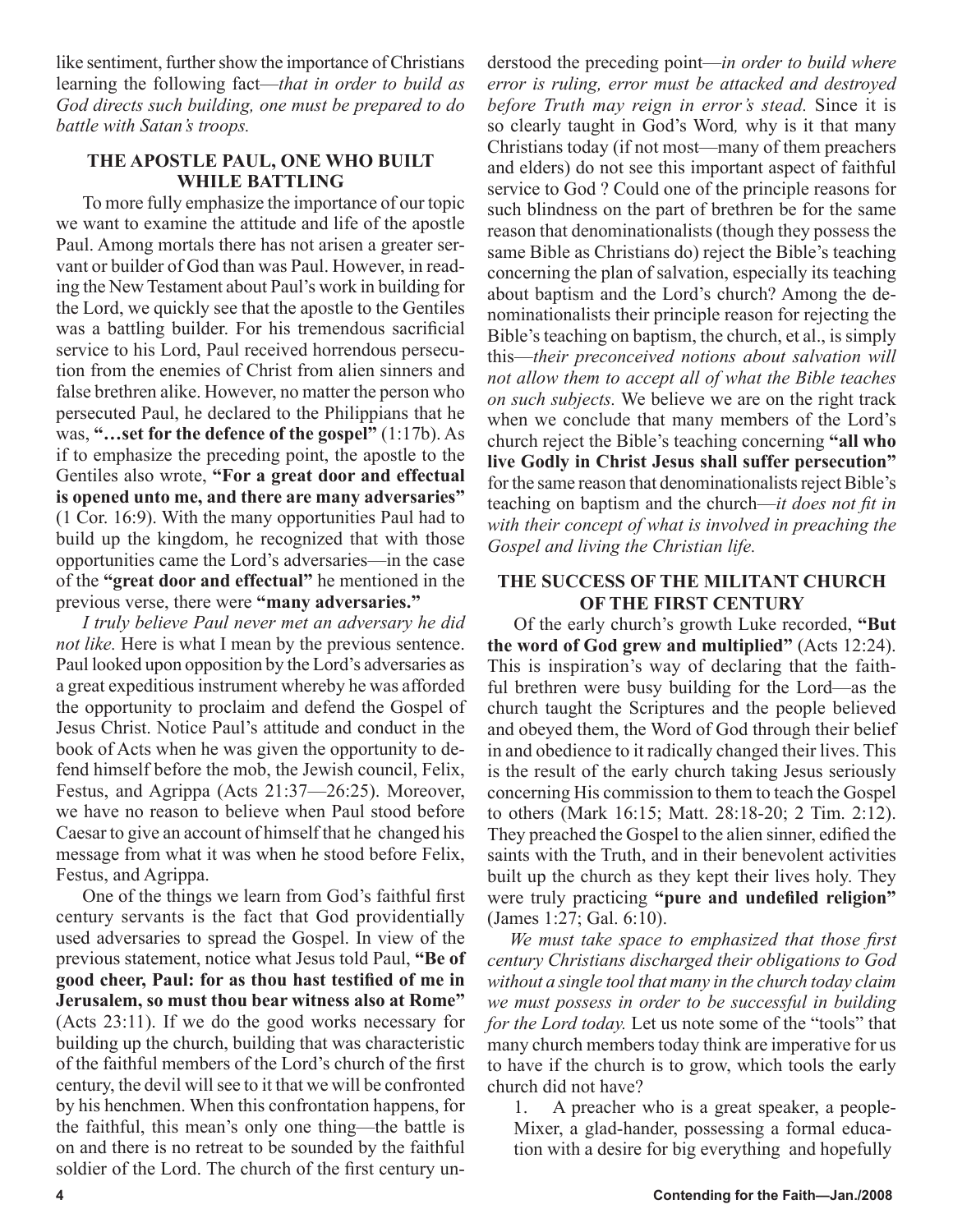capable getting as much money out of the brethren as possible;

2. A beautiful building in a fine location in the right area of the community—with lots of money in the church treasury to pay for "the church plant/ campus;"

3. The community's acceptance of the church, especially those who are socially and culturally influential, possessing large bank accounts and drawing large salaries;

4. Successful businessmen or their equivalents in the leadership of the church who are generous with their money;

5. Freedom of religion and good economic conditions;

6. A wealthy nation at peace;

7. Good weather at the right time of the year and plenty of money to spend on various functions, most of them designed to appease biblically ignorant and materially spoiled church members, etc;

8. "Good prospects" for conversion with wellheeled bank accounts;

9. Everything pertaining to the work of the church offered in a convenient season for the members who have plenty of money to spend on food and frolic;

10. Spoiled and unruly young people who are rallied, entertained, encouraged to participate in such para-church organizations as "Lads to Leaders" while their mentally adolescent parents do as they please;

11. "Youth ministers" and a lot more money.

12. So-called "Christian education" that takes much money always from every direction for ever;

13. Brotherhood projects (radio, TV, etc.); With lots of money.

In the previous points there are things that within themselves are not wrong, such as spreading the Gospel through radio, etc., higher education conducted by the brethren, sacrificial giving on the part of the brethren, and the like. However, there are other matters within the preceding points that are wrong, such as the organization "Lads to Leaders", continued support of the universities (as well as other institutions) operated by apostate brethren; the *attitude* that says we *must* have money, good weather, "good prospects," formally educated preachers, successful businessmen in the eldership and everything convenient before the Lord's work can be accomplished. We have put them together because this is the way such things exists in reality. Elderships rarely examine loosely, much less scrutinize, what is presented to them for support. They basically support things on the basis of (1) it has always been done; (2) a favorite

preacher or such like recommends it; or, (3) they simply like the sound of it. Further, they determine they will *not*  support other things where the aforementioned points do not exist. Rarely do elders or church members examine anything as to whether they should or should not support it (financially or otherwise) on the basis of it being authorized by the Bible and that the brethren who are involved in the work are Godly in their conduct.

Some churches have developed the extreme attitude of the Federal Government—if there is a problem, the solution to it is simply more money. The other extreme thinking in such matters is that if there is a problem, we will quit financially supporting anything. Of course, both of these extremes are not supported by the teaching of the Bible.

In studying the New Testament, we see that the faithful members of the early church did not think that before the Lord's work could be done the church coffers had to be running over and each Christian at least a part of the upper middle class of society. How many members of the Lord's church today in the United States could truly say along with the apostle Peter, **"Silver and gold have I none"** (Acts 3:6), and not allow their lack of money to hinder or completely stop their part in the Lord's work? On the other hand, there were those brethren who had wealth and God expected them to use it to the furtherance of the Gospel and in defense of the faith (2 Cor. 8:7ff; 9:6ff; James 2:1-9; 4:1-3, 13-17).

## **WHAT DID THE EARLY CHURCH POSSESS THAT MADE THEM SUCCESSFUL IN THE LORD'S WORK?**

Let us note some of the things the first century church had with which to accomplish the task of preaching the Gospel to every creature and edifying the church (Mark 16:15).

1. Most of the preachers were of a mediocre background academically and otherwise. By his enemies even the highly educated Paul's speech was said to be contemptible (2 Cor. 10:10). Our requirements for formal education would rule out the fishermen apostles from Galilee.

2. The cause of our Lord prospered without any building owned by the church at all.

3. On various occasions first century Christians were run out of town rather than the community receiving them with open arms. In First Corinthians chapters one and three, we learn that they were considered as fools and offscouring of the earth for the cause of Christ.

4. The church was a "growing church," doing its work under the harsh rule of the Roman Caesars. But, as the opposition mounted, the more the church grew. The first century church had everything but peace. Where do we find any first century Christian praying: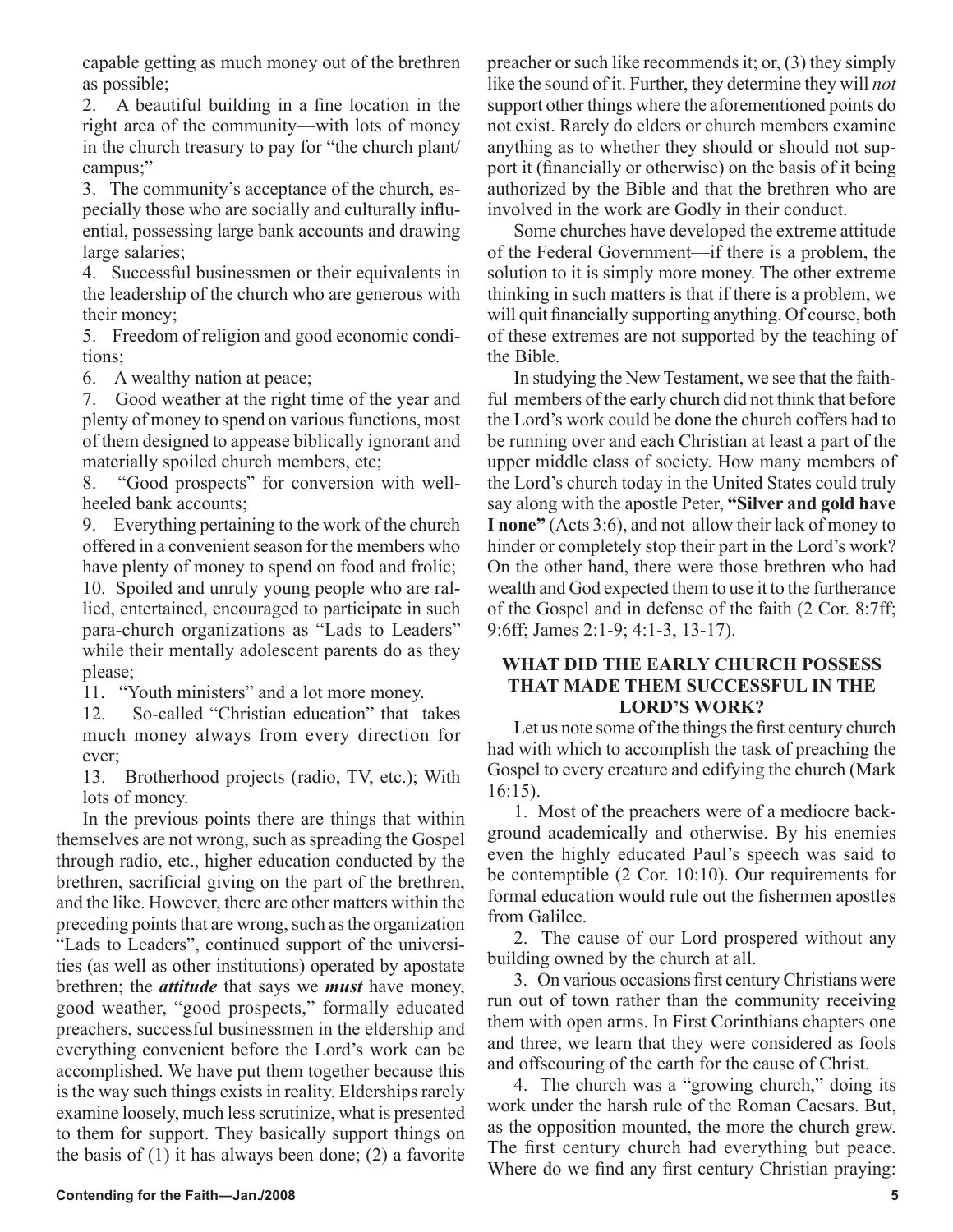"We are thankful we are gathered here without fear of molestation?"

5. What about good weather and opportune times? These items seemed to be of no consequence to those faithful brethren of the first century (Acts 20:7; 2 Tim. 4:2; Acts 20:31).

6. They had neither prospects nor conveniences as we have come to know and expect them. Their prospective members were such fellows as the Philippian jailor, Saul of Tarsus, the ruler of the synagogue, and the wicked Corinthians—persons that would not be considered to be "good prospects" for a Bible study or possible conversion by many modern day church members.

7. They had no baptistery, heated or otherwise, no air conditioning, no heat, no baptismal clothing, etc.

## *No matter, the early church preached the Gospel to the whole world in their generation (Mark 16:15; Col.1:4- 6, 23).*

In order to be successful builders as the first century church was, we need to notice the marks of their attitude that is lacking today. Consider the following:

1. We must forget about being popular with all facets of society. Jesus said, **"Woe unto you, when all men shall speak well of you! For so did their fathers to the false prophets"** (Luke 6:26).

2. We must realize there will come times when we must make a clear distinct choice for God and His system but against men—in and out of the church (Acts 5:29).

3. We must have fearless preachers of the Word of God; preachers who will sacrifice their lives to preach and defend the Gospel because they love God, the Gospel, the lost, and the church. And, yes, they are willing to do their work for God whether they are paid well or not. We need stalwart soldiers of the cross who are willing by faith to enter Lion's den of Satan and beard him therein.

4. We do not need "good humor," "hand-holding," "baby-sitting" denominational pastors filling the pulpits of the church and conducting business as public relations men. Indeed, "as goes the pulpit so goes the church." Elders are you listening?

We have developed and are cultivating a sectarian denominational clergy mentality and approach to the preacher's work, rather than looking to the teaching and example of Christ, the Old Testament prophets, His apostles and the early evangelists to learn how to be effective preachers of the Gospel. If one desires to know how to afflict the comfortable and comfort the afflicted, look to the aforementioned persons to see how it is done—then do it with all your might.

Further, we need to look to those early 19th Century restorers of the ancient order of things; those great individualists of faith who trusted in God and not man;

then, later in the same century, those faithful brethren who by their strict adherence to the New Testament Pattern kept a remnant faithful, heading them off from the headlong rush of many brethren of that day into the apostasy that brought forth the Christian Church and the Disciples of Christ—we need to follow such brethren as they followed Christ. But sadly and to the church's great hurt, these great brethren are not used as examples of how to do the work of faithful evangelists. If anything they are repudiated and held up by this generation as the prime reason for the division in the church of yesteryear. None of the universities can really be fully trusted to take young people fresh out of high school and further their education in the ancient New Testament order of things. A few of them are possibly better than others of them, but none of them are where Freed-Hardeman College was in doctrinal teaching and Godly conduct in the days of the late N. B. Hardeman's presidency. These institutions of higher learning are all too often tools of Satan and enemies of the cross of Christ. And, in view of recent happenings in the church certain preacher training schools are toddling along in their more refined academic elder sisters' footsteps.

Why would any New Testament Christian desire to eat the same old warmed over denominational soup that is offered in the spiritual cafeterias of the institutions of higher education operated by the brethren? The answer to the preceding question is understood when we realize why Israel of old wanted a king—*it was more important to them to be like the people round about them than to be as God demands for His people to be.*

5. If the church is to remain faithful, there must be in every child of God a great dependence on God. So much so that we will be a praying people as the first century brethren were admonished to **"Pray without ceasing. In every thing give thanks: for this is the will of God in Christ Jesus concerning you"** (1 Thess. 5:17).

6. Further, we are not developing spiritually because many of us lack faith, vision and optimism in the Lord's work. How many of us are examining the area where we live with the desire and intent to expand the influence of the Gospel in the lives of our neighbors? We have all manner of options to use in discharging our obligations to teach the Truth to the world—radio, TV, the Internet, CD's, home Bible studies, newspapers, Bible correspondence courses, Gospel meetings, VBS, lectureships, printed matter, etc. Why are such aids not being used effectively by each congregation of God's people according to their several abilities?

In view of what the First Century church did without all that we think we must have today to accomplish the work of the Lord, what would the First Century church

**(Continued on Page Eight)**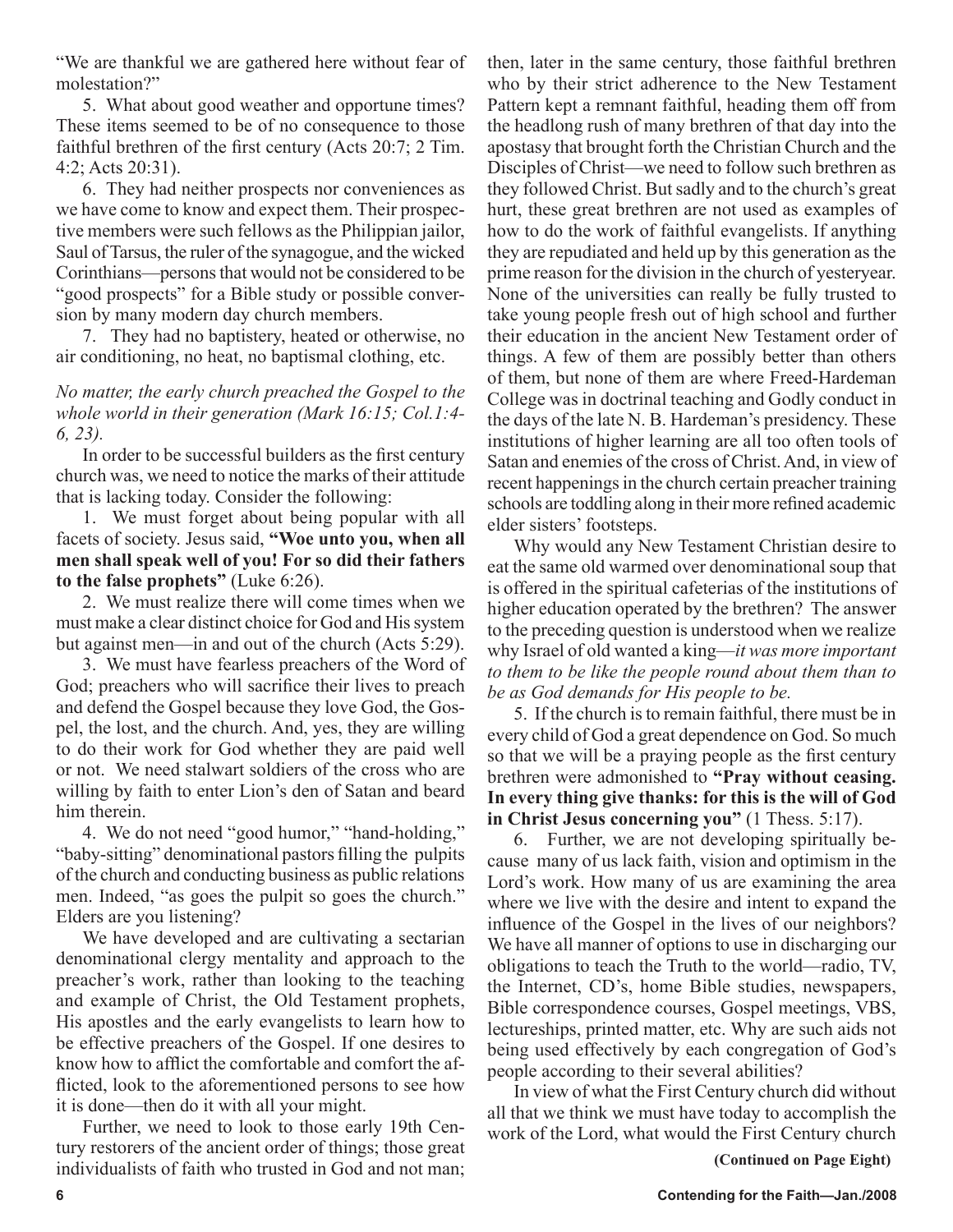# **TRUTH BIBLE INSTITUTE...**

is an educational institution without walls helping others to learn to teach God's Word (2 Timothy 2:2). All courses are taught over the internet through MP3 recordings. Study the Bible and Bible related subjects at your own pace under a qualified and experienced faculty in the privacy of your own home. If you are prepared to work, is it not time that you studied with us?

## *REGISTRATION FOR THE 2008 SPRING TRIMESTER IS CLOSED. NOW IS THE TIME TO APPLY FOR THE 2008 SUMMER TRIMESTER. APPLICATION FORMS ARE LOCATED ON THE TBI WEB SITE.*

TBI's instructors are consistent and steadfast in affirming and proving that the Bible is God's sole and all-sufficient means of instructing people regarding the salvation of souls. Also, much emphasis is placed on the fact that the Bible is the absolute, complete, infallible, objective and final standard by which God expects all men to learn of Him and their duty to Him in this present world (Titus 2:11,12; Romans 1:16; Galatians 1:6-9; James 1:25; 2 Peter 1:3, 4). Further, all aspects of TBI uphold the Bible to be the standard whereby God will judge the world at the end of time (2 Timothy 3:16, 17; 2:15; John 8: 31, 32, 17:17; Luke 8:11; Ephesians 6:17; Hebrews 4:12; John 12:48; Acts 17:31; Romans 14:10b, 11, 12; Revelation 20:11, 15).

## **TBI'S FAITHFUL, QUALIFIED AND DEDICATED FACULTY**

| <b>Darrel Broking</b> | <b>Kenneth D. Cohn</b> | <b>Dennis "Skip" Francis</b> | <b>Lester Kamp</b>  | <b>Lynn Parker</b>  |
|-----------------------|------------------------|------------------------------|---------------------|---------------------|
| David P. Brown        | <b>Daniel Denham</b>   | <b>Michael Hatcher</b>       | <b>Andy McClish</b> | <b>Gary Summers</b> |
| <b>Ken Chumbley</b>   | <b>Danny Douglas</b>   | <b>Terry M. Hightower</b>    | <b>Dub McClish</b>  | <b>Paul Vaughn</b>  |
|                       |                        | <b>John West</b>             |                     |                     |

Prepared by education and experience as faithful teachers of the Word of God, our faculty members lean neither to the right nor left of Bible authority in general and New Testament authority in particular (Colossians 3:17). To the contrary, they seek to remain on the "mountain top of Truth." The faculty is determined to avoid all things not authorized by God's Word, as well as what the Bible condemns. Being faithful Christians, our teachers are duty bound to expose all error and uphold all truth regarding moral and spiritual values as they teach the text of the Bible (Deuteronomy 4:2; 5:32; 12:32; Galatians 1:8-9). *Liberalism* (loosing what God in His Word has bound upon us) and *anti-ism* (binding on man certain rules where God has loosed us from them) are earnestly opposed (Proverbs 17:15; Jude 3). In TBI God is exalted, Christ magnified and the Word that has been revealed and confirmed by the Holy Spirit is diligently studied.

**THE WORK OF TBI IS NOT TO CREATE AND CULTIVATE A BLIND LOYALTY TO THE SCHOOL OR ANY OTHER EXPEDIENT THAT SERVES AS AN AID TO PROPOGATE AND DEFEND THE GOSPEL. NEITHER** DOES TBI ENCOURAGE ANYONE TO ACCEPT MEN'S PERSONS ABOVE THE TRUTH ON ANY SUBJECT.<br>TO THE CONTRARY, TBI'S GOAL IS DIRECTED TOWARD TEACHING OUR STUDENTS AT ALL TIMES, **SITUATIONS AND CIRCUMSTANCES TO BE FAITHFUL AND LOYAL ONLY TO THE TRUTH OF GOD'S WORD. THUS, THE DESIRED RESULTS OF OUR LABOR IN TBI IS TO PRODUCE GRADUATES WHO AT ALL COSTS WILL SEEK FOR AND ABIDE IN THE DOCTRINE OF CHRIST. WE KNOW OF NO OTHER REASON FOR SUCH A SCHOOL TO EXIST.**

## **TBI ADMINISTRATION**

**DARRELL BROKING ACADEMIC DEAN**

**DAVID P. BROWN DIRECTOR**

**JACK STEPHENS DIRECTOR OF ADMISSIONS**

**FOR MORE INFORMATION PLEASE GO TO OUR WEB SITE OR WRITE US:**

# **www.truthbibleinstitute.org**

**TRUTH BIBLE INSTITUTEP. O. BOX 39SPRING, TEXAS 77383PHONE: 281.350.5516** 



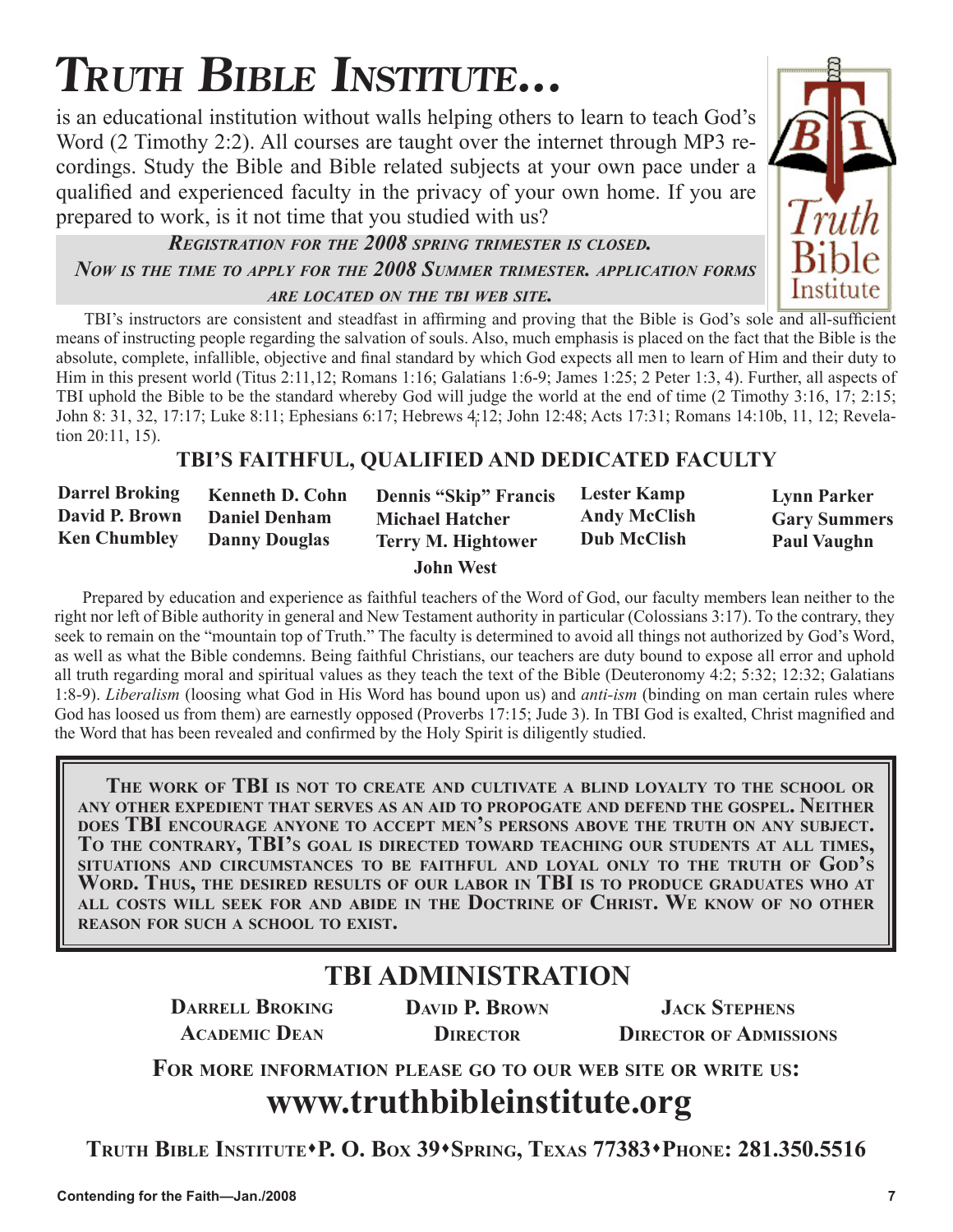## **(Continued From Page Six)**

have accomplished in their efforts to spread the Gospel with these great modern tools? But the real question is what are we doing with such tools? We actually have these marvelous tools for our use in spreading the Gospel—tools of expediency (advantage) of which we doubt they could even dream.

But what did our brethren of 2000 years ago possess that many modern Christians sadly lack?

1. They possessed love of and faith in God and His Truth. They full well knew that their actions had to be authorized by the Lord and that obedience to His Will was the only true proof of their love for and faith in the Christ (John 14:15; Col. 3:17; Heb. 5:9).

2. Our brethren of old were convicted by the Truth of the Gospel, thus, they were converted and sanctified solely on the basis of the Word of Truth. Therefore, they possessed a fervent zeal to do their duty to God no matter the cost to themselves (John 8:31, 32; 17:17; Acts 2:37; Phil. 3:12-15).

3. Those ancient saints were thankful for their own salvation and they deeply loved lost souls and the church. So much did they love them that they gave their lives to reach them with the saving Gospel of Jesus Christ and to edify the saints (Acts 7:54-60; 8:4, 5; 20:17-35; 2 Cor. 4:15; Phil. 1:3; 4:1).

4. They also knew that they were pilgrims and strangers in this present world (Heb. 11:9, 10; James 4:14; 1 Peter 2:11). They, therefore, did not attempt to "put down roots" in the affairs of this present age. Many members of the church continue to suffer many disappointments because they continue to look for permanence in this ever changing and transitory world, that in time will cease to exist altogether (2 Peter 3:10-14).

Having noted the previous important points regarding the work of the church then and now, we do not desire to run to the extreme of causing anyone to think that money does not have its place in the building up of the church. The Bible has much to say regarding its correct use. However, the Lord's church does not have to possess money or these other tools many people today think they must have before we can do what God requires of us in building and battling for Him. That is our point at this place in our study.

What is said of the Macedonian brethren regarding why they gave of their means as they did (though they had little when compared to the Corinthians) is another important point we desire to make and emphasize. Of the Macedonians' reason for giving more than what Paul thought they could give, he wrote that they, **"...first gave their own selves to the Lord..."** (2 Cor. 8:5). Until every Christian realizes that the church is built up *only* when each member loves the souls of those lost in sin (as well as loving the brethren) to the point of desiring to teach

them the Gospel, we will never accomplish what the first century church did. The key ingredient for being faithful servants of Christ and thereby God's battling builders is seen in Paul's statement to the Corinthians when he wrote that Christians must **"abound in every good work"** (2 Cor. 9:8). When each Christian abounds in good works (as the Bible defines and uses **"every good work"**), the church will be "building as well as battling."

It is sad but true when it comes to building for the Lord that some of us are convinced that the "cheapest way is the best way." Because brethren love "their" money and material things, it does not take much to convince them that the cheapest way is the Lord's way. *Thus, the amount of some brethren's faith in God is directly proportionate to the amount of money in the church treasury.* Have we ever given any serious thought as to how the Lord at His coming is going to view church coffers full of money—money that is not out working to spread and defend the Gospel? *Remember, the one talent man was not condemned because he had only one talent, but because he did not use it properly* (Matt. 25:24-30).

## **THE CHURCH MILITANT**

The church is Christ's army. Thus, Christ's army faces a battle—a fight. Hence, Paul told Timothy to **"…endure hardness, as a good soldier of Jesus"** (2 Tim. 2:3; Also see Eph. 6:10-17). The church of Christ, therefore, must be a militant church. By the word militant we mean "engaged in warfare: Fighting. Aggressively active: combative; Syn. Aggressive." Thus, as we turn to focus on this aspect of the church's conduct,

# **FREE CD AVAILABLE**

*Contending for the Faith* is making available a CD-ROM free of charge. Why is this CD important? ANSWER: It contains an abundance of evidentiary information pertaining to Dave Miller's doctrine and practice concerning the re-evaluation/ reaffirmation of elders, MDR, and other relevant and important materials and documents directly or indirectly relating to the Brown Trail Church of Christ, Apologetics Press, Gospel Broadcasting Network, MSOP, and more.

To receive your free CD contact us at *Contending for the Faith*, P. O. Box 2357, Spring, TX 77383- 2357, or email us at cftfdpb $@g$ gmail.com.

If you desire to have a part in the distribution of this important CD you may make your financial contributions to the Spring Church of Christ, P. O. Box 39, Spring, TX 77383.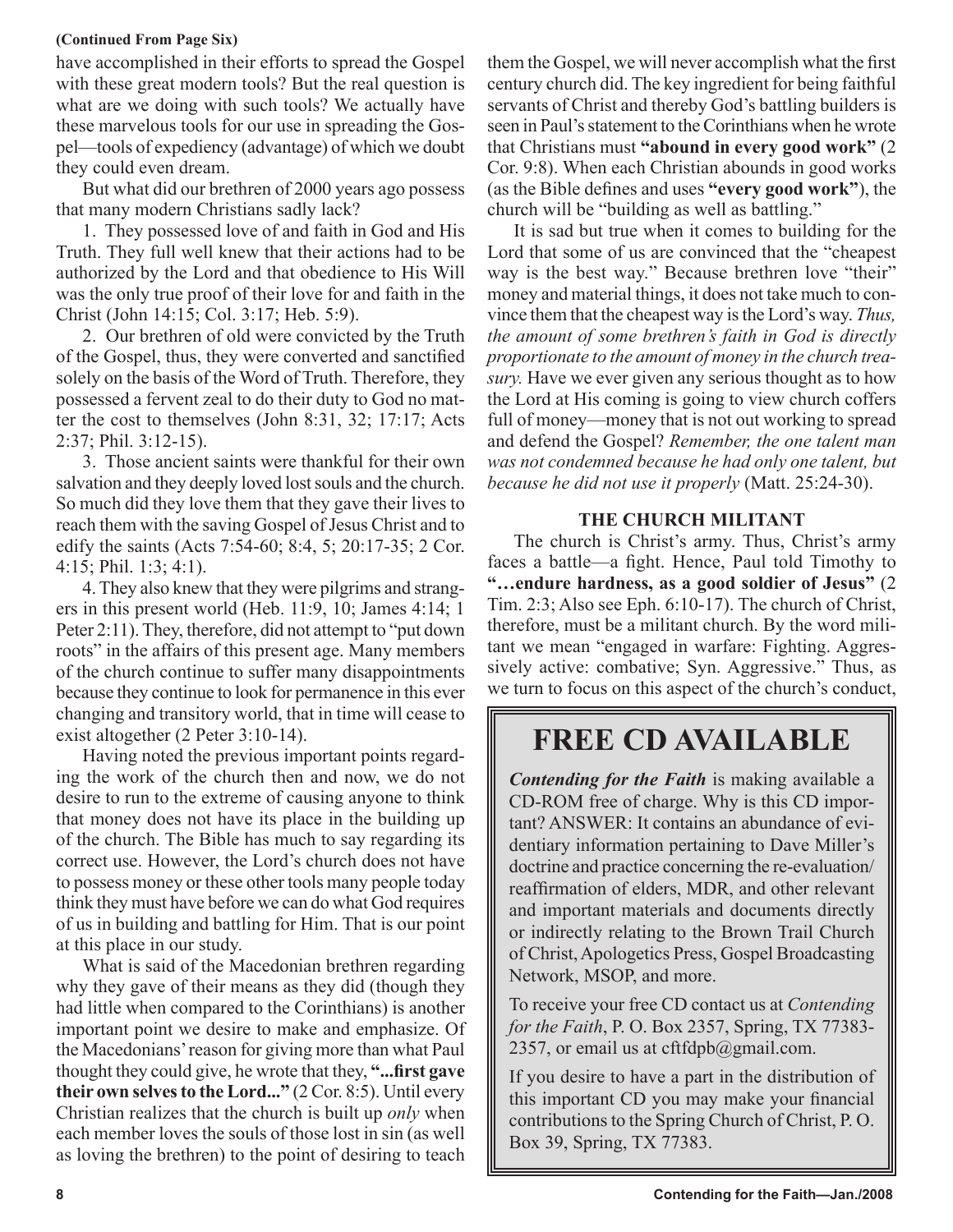we understand that the church is to oppose error and in doing so engage the enemy in spiritual warfare. We are to do this by aggressively obeying the Captain of our salvation in (1) preaching the Gospel to every creature (Mark 16:15, 16) and (2) not permitting the advocates of error free course in or out of the church (Acts 15:1, 2; Gal. 2:5).

Concerning religion, the first century populace was a society that was largely indifferent regarding religion. The church was declared by those who were opposed to it as having **"turned the world upside down"** and as **"every where ... spoken against"** (Acts 17:6). Nevertheless, as we earlier noted, the Lord's church impacted that long ago world for good in a great way. In a very brief period, the first century church (as the Lord had commanded them to do, Mark 16:15) had discharged their obligation to proclaim the Gospel of Christ to the world—**"to every creature which is under heaven"** (Col 1:23). How was the church able to do so much for the Lord in such a short period of time?

The church of the first century was unwilling for the one true and living God to be just another god among the gods (Eph. 4:4-6; Acts 17:22-29). They knew that preaching in kindness and love did not mean compromising the Truth to any degree or that such forbade them from frankly, candidly, pointedly, and where necessary, very bluntly telling people the truth about their false beliefs, erroneous conduct and their lost condition (Eph. 4:15). Further they understood that love is always subservient to authority and never rises above, alters in any way, or makes null and void God's authority (Col. 3:17; John 14:15; 1 John 2:3-5; 5:2, 3). "Uncertain sounds" did not describe the preaching done by the apostles and evangelists (Notice the plainness of Paul in Eph. 4:4-6 and in Acts 17:24-31; Also see 2 Cor. 3:12).

Christ was not presented as a savior among many saviors. Paul declared but one Savior, Jesus Christ (Eph. 4:5). Notice how the church followed the apostles' example in so doing, declaring that men could be saved only through Jesus Christ of Nazareth (Acts 3:19-22; 4:12). Those Christians did not compromise the truth of John 8:24.

The world was **"turned upside down"** (their ungodly world was in actuality turned right-side up when people believed and obeyed the Gospel) because the church contended that the Gospel was the one and only message that could save man from sin and keep him saved (Rom. 1:16; 1 Cor. 15:1-4). No matter how small a thing it may have seemed to some, those faithful brethren did not allow any tampering with the Gospel message to go unchallenged, unrebuked, and uncondemned (Gal. 1:6-9; 2:4, 5, 11, 14).

They aggressively rejected and opposed the false idea

that "one faith is as good as another." They preached that there is **"one faith"** (Eph. 4:6; Jude 3). Steadfastly and consistently, the first century brethren contended for the genuine source of faith (Rom. 10:17; John 8:31, 32; 17:17; Luke 8:11).

Though they were persecuted for boldly preaching the Gospel, as they fled from their persecutors they **"went every where preaching the Word"** (Acts 8:4). They attacked the Jewish authorities with the Sword of the Spirit (Eph. 6:17). They challenged any and all to refute their message. To the highly learned Greek Philosophers, they preached **"Christ the wisdom of God."** Their soldier lives were not dear to them in the battles they fought for their King. They were willing to give themselves away because they had learned that to live for the Lord was to die to the world (2 Cor. 5:17-19; Rom. 6:3-5). They knew the Lord had taught, **"If any man will come after me, let him deny himself, and take up his cross daily, and follow me. For whosoever will save his life shall lose it: but whosoever will lose his life for my sake, the same shall save it"** (Luke 9:23, 24).

Because of their love of and trust in God they kept the army of the Lord pure (Acts 5:1ff; Gal. 6:1; Rom. 16:17, 18; 1 Cor. 5: 1, 2, 4, 5, 7, 9-13; 2 Thess. 3:6). The lust of the flesh, the lust of the eyes, and the pride or vain glory of life was not permitted to abide in the soldiers of Christ's first century army (1 John 2:15-17; Col. 3:1-8).

Unlike today the people of the first century either

**DVD'S OF THE FIRST THIRTY-FIVE YEARS OF** *CFTF* **ARE READY FOR YOU TO ORDER. THE DVD SELLS FOR \$50.00 PLUS S&H. PLEASE SEND YOUR DVD ORDER TO: FOR**  $\mathsf{Contending}$ **P. O. BOX 2357 SPRING, TEXAS 77383-2357**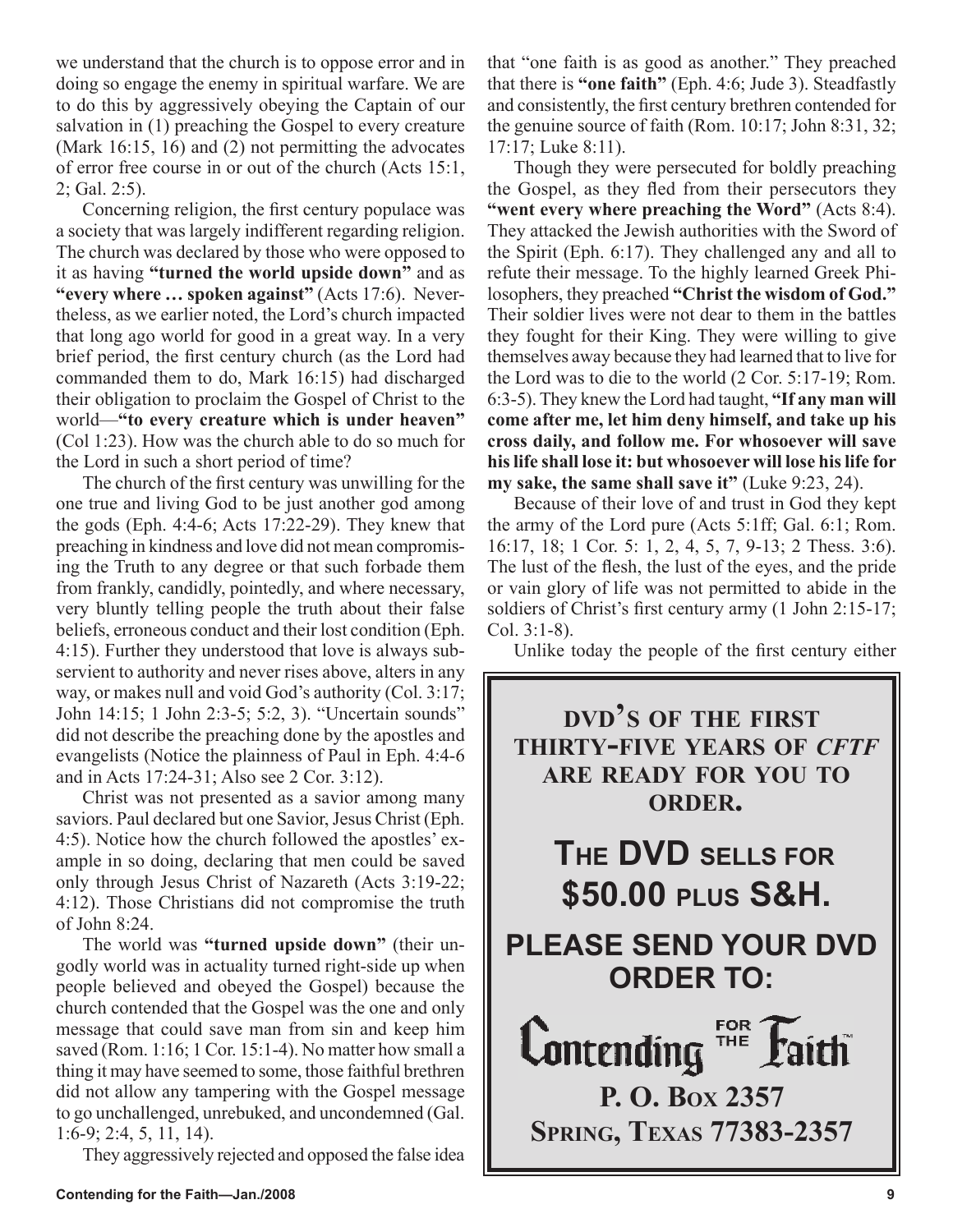loved or hated the church—there was "no in-between." It was the subject of conversations, discussions and debates all over the world. We need to ask ourselves, "Have we restored the aggressive nature of the Lord's church?" Are there efforts being put forth by weak and insipid brethren to thwart the restoration of spiritual aggressiveness in the Lord's body? To ask these questions is to answer them—indeed there are such efforts being made. It is being done under the guise of Godliness, love, and kindness, that in reality, are false concepts of the same. Love declares the Truth of God's Word in no uncertain terms. It also exposes false doctrine for what it is—soul damning error. It also marks the false teacher to be an enemy of God's Truth and the church of Christ. The world must learn that not only does the Gospel of Christ differ from the doctrines of men, but that the difference in the Gospel and man's doctrine is a heaven or hell difference for every responsible person living today.

For some ignorant but well-meaning brethren to object to the previous important points that are seriously lacking in today's church by stating: "We must make a positive approach; we must not build up prejudice by preaching any negative matters," we must militantly respond to their false views by directing them to our Lord and his apostles' teaching and practice in preaching and defending the Gospel. Will our modern day "positive" and "balanced" preachers willingly ignore the candor and frankness of the Christ and his apostles in their proclamation and defense of God's Word? With many of them the clear and concise answer is, "Yes, we will ignore such relevant Bible teaching." It is one of the few things they are bold enough to emphatically and dogmatically declare. Obviously they are quite negative to some things, are they not?

There will be no building according to the Lord's plan except there is the disposition of mind in every builder to battle as well as build. In fact, as we have studied, a significant and very important part of spiritual building is spiritual battling. Thus in that which was written afore time for our learning (Rom. 15:4), we read about the Jews in Nehemiah's day:

**And it came to pass from that time forth, that the half of my servants wrought in the work, and the other half of them held both the spears, the shields, and the bows, and the habergeons; and the rulers were behind all the house of Judah. They which builded on the wall, and they that bare burdens, with those that laded, every one with of his hands wrought in the work, and with the other hand held a weapon. For the builders, every one had his sword girded by his side, and so builded. And he that sounded the trumpet was by me (Neh. 4:16-18).** 

In closing this brief study of "Building While Battling" remember the good and faithful words of Caleb of old when, concerning entering the land of Canaan, he declared: **"Let us go up at once and possess it, for we are able to overcome it"** (Num. 13:30). Our Lord has not commanded us to do that which we are unable to do. When our mind-set is the same as Nehemiah and his building, battling Jews, today's church will get the attention that will set it apart from all other religions—of course the persecution from many adversaries will follow, but with each adversary will come a new opportunity to spread the glorious Gospel of Jesus Christ. Men will then understand that we are serious about doing the Lord's Will. But until then we are merely playing "at church." And, in the eyes of the Lord such "play" will not bode well for us.

## **—David P. Brown, Editor**

෯**෯෯෯෯෯෯෯෯෯෯෯** 

## **Past** *Contending for the Faith* **Spring Lectureship Books In Print** 2006 *Anti-ism-From God or Man*? – \$17.00 2005 *Morals-From God or Man*? – \$17.00 2004 *Judaism-From God or Man*? – \$17.00 2002 *Jehovah's Witnesses –* \$16.00 2000 *Catholicism –* \$16.00 1998 *Premillennialism –* \$14.00 1996 *Isa. Vol. 2* Chap. 40-66 – \$12.00 1995 *Isa. Vol. 1* Chapters 1-39 – \$12.00 1994 *The Church Enters the 21st Century* – \$12.00 **Add \$3.00 per book S&H TX residents add 7.25% tax** SEND ALL ORDERS WITH PAYMENT TO: *CONTENDING FOR THE FAITH* **P.O. BOX 2357 SPRING, TEXAS 77383-2357**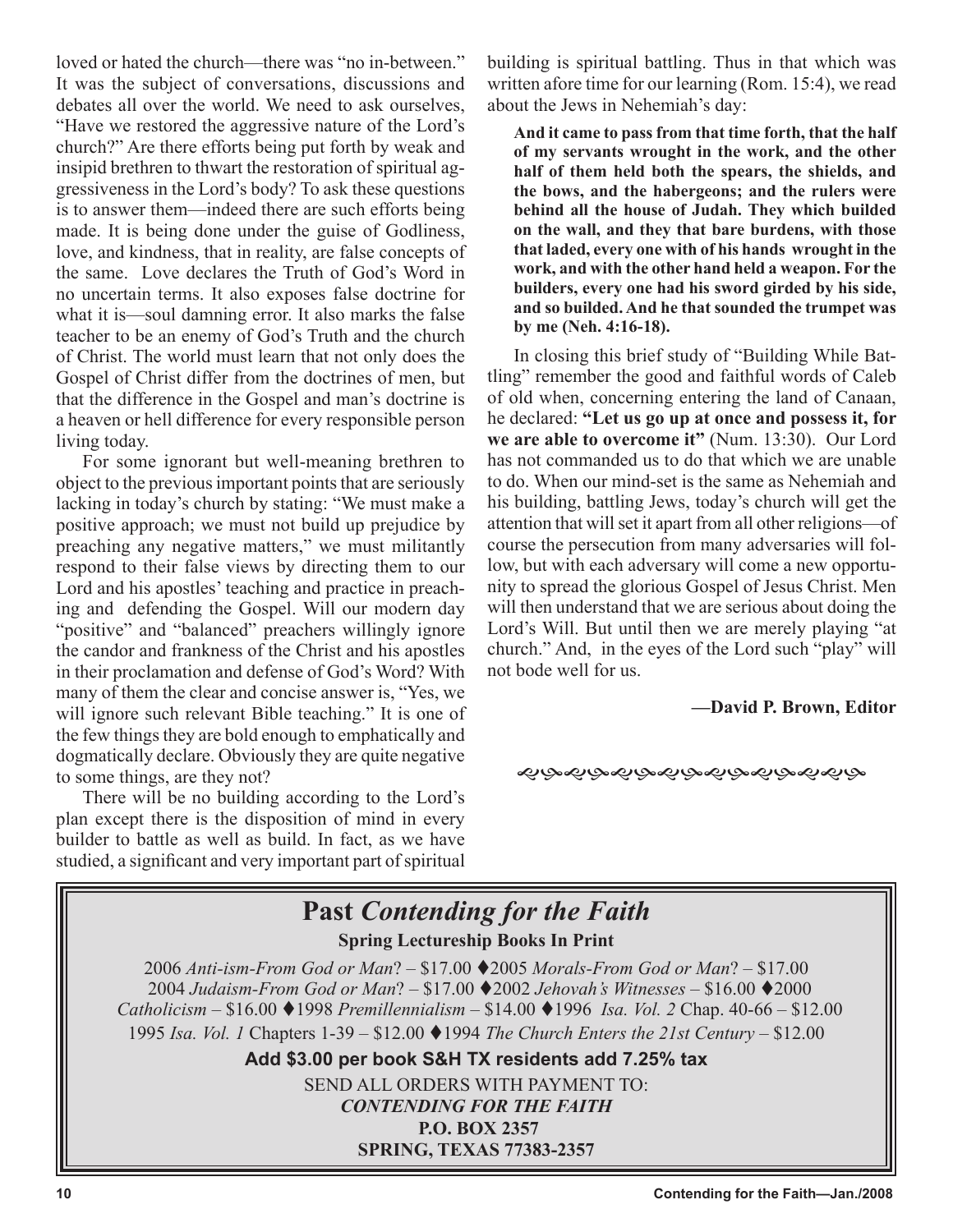# **GOSPEL BROADCASTING NETWORK & "GOOD STEWARDSHIP"—A Follow-Up**

## **Ken Chumbley**

When my previous article was prepared at the beginning of November, the website for the Gospel Broadcasting Network only had newsletters for January and February posted to the website. After that article appeared, I checked the website again and found that newsletters had now been posted through November. These newsletters raise more questions about the matter of stewardship, as referenced in my previous article. Thus, I will address these concerns in this follow up article.

In the March 2007 issue of the Newsletter, it is announced: "Gospel Broadcasting Network has signed an agreement with Charter Media to air two hours of GBN programming on Tuesdays at 7:00 PM, in the following areas;" It goes on to list several communities, mostly in Tennessee with a few in Kentucky, Alabama and Georgia (the most notable in Georgia being Dalton). Additionally, they state: "Up to eight hours of GBN programming will be available "on-demand" in the areas listed and in Birmingham and Decatur, Alabama." From this they intimate that there would be a "TOTAL OF APPROX. 297,530 NEW HOMES." The article continues: "Those who are Charter subscribers in these areas will see 30-second GBN promotional spots on Charter affiliate networks and MainStreet Channels. These "promos" are intended to direct viewers to GBN programming on Charter and to the GBN website, where the network broadcasts 24/7, programming is archived, and there are links to Bible study materials."1

The very next issue, April 2007 has the grand announcement: "*GBN Expands into Larger Facility in August 2007*." The newsletter goes on to state that the elders of the Highland church had "made arrangements to lease a facility of some 30,000 square feet to provide adequate necessary housing for GBN" The newsletter carries a graphic of the new facility with the sign on the building "GOSPEL BROADCASTING NETWORK WORLD COMMUNICATIONS CENTER"2 and goes on to show a floor plan of the facility and further information as to the usage of the facility. More information is given in the June issue of the newsletter seeking funding for the project. The headline on the newsletter states: "Preparing to reach the world from a new 30,000 square foot facility near Exit 353 of GA Interstate 75" Inside is a letter signed by Barry Gilreath Sr., elder of the Highland Church of Christ and Executive Director of the Gospel Broadcasting Network. In that letter he states: "Remodeling and equipping the new facility will entail some cost." The newsletter goes on to lists those costs, totaling \$640,000.3 No information is given, in either newsletter, regarding the cost of the lease or how long the lease agreement is to last. Remember, they were planning the move into the new expanded facility in August and in June they are seeking funds for the cost of "remodeling and equipping" the facility. The June Newsletter has the following addition to its normal title, "A Special." No wonder it is "a special" when they are desperately in need of funds for the new facility! Is this "Good Stewardship"?

In the August issue (there was no July issue of the newsletter), the headlines feature "A Review of the Ryman" and "Million Dollar Goal for 'Fifth Sunday' in September to fund DirecTV and Dish Network Opportunity."4 Inside this extended issue, a review of the Ryman meetings is given as well as a plea to hear from people about the effort under the heading: "'GBN RETURNS TO THE RYMAN' June 29—July 1, 2008." In that plea, it is stated: "GBN has future similar nationally 'linked' events on the drawing board, such as a 'National Youth Day.' We trust that satellite television, with cable, internet, and direct-to-home downlinks, is the most efficient means to reach the ever increasing population, and to reach and assist brethren in areas where the church is weak or few in number. May God be with us and bless

HELP US GROW! Sign up at least five new subscribers to CFTF in 2007 Send subscriptions to: P.O. Box 2357 Spring, Texas 77383

**THE 2006 BOUND VOLUMES OF CFTF ARE READY FOR YOU. WRITE, PHONE OR EMAIL US TODAY FOR YOUR COPY. WHY NOT ORDER AN EX-TRA COPY FOR A FRIEND**?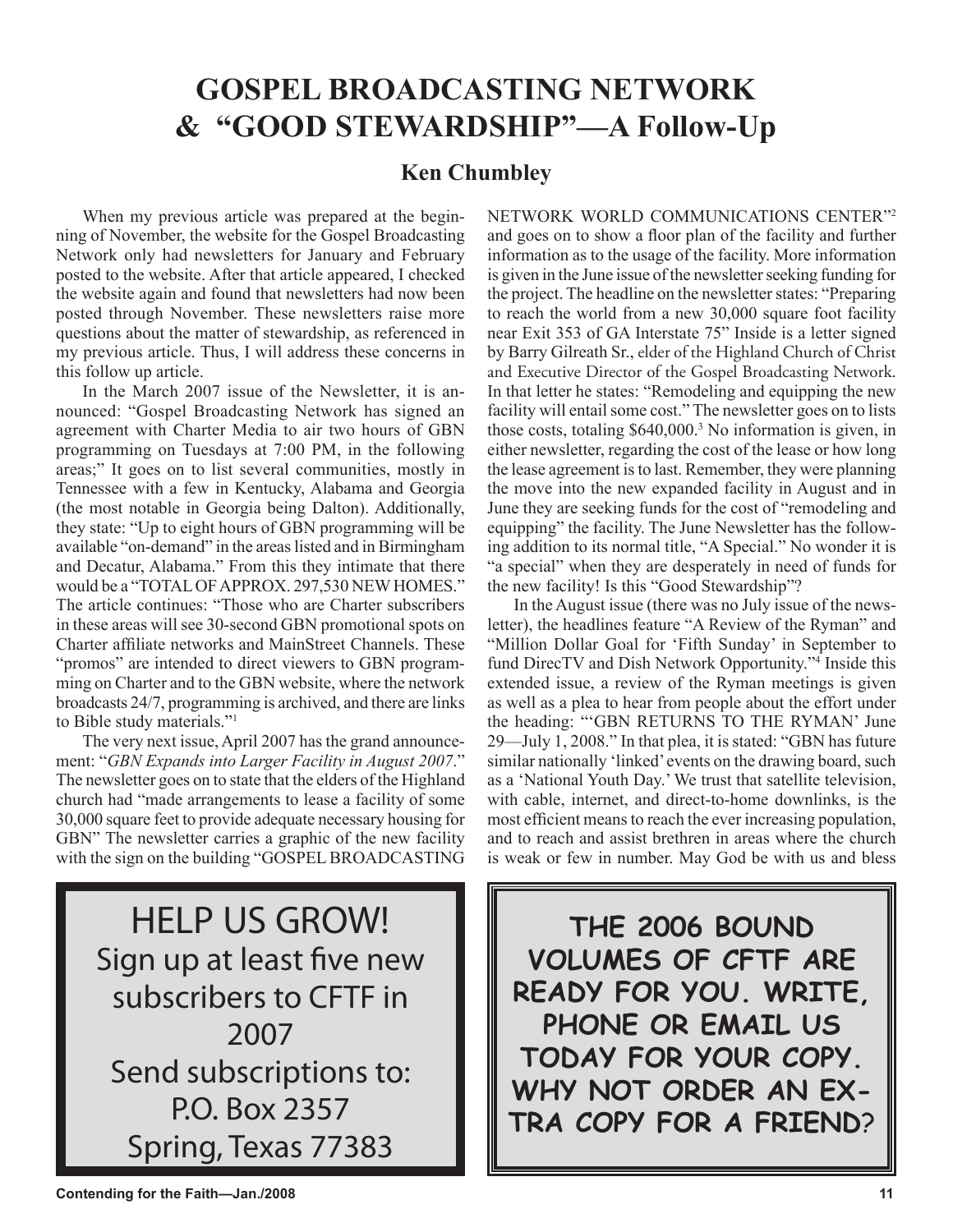us all in our work for Him."5 Also in the August issue is "A Contribution Authorization Form" for use through a bank account or credit card.<sup>6</sup> Note, all of this is given without any indication of the costs of the 2007 Ryman meetings or the amount that would be needed for the 2008 meetings, the DirecTV and Dish Network funds, or other "'linked events" such as a "National Youth Day." Again, is such "Good Stewardship"?

The September Newsletter bears the headline "One Hour of GBN Now Seen Daily on DirecTV and DishNet" with page two announcing, "GBN REACHING THIRTY MILLION DIRECTV AND DISH NETWORK SUBSCRIBERS—PO-TENTIALLY 50 TO 60 MILLION SOULS!" Under the headline it is stated:

"Practically since the inception of GBN, we have dreamed of airing on the two major satellite television providers, DirecTV and Dish Network. We negotiated for many months with both entities, to no avail. Had we been able to acquire channel slots, the cost, almost definitely, would be well beyond our current base of support—many millions of dollars a year!

Now, the Lord, in His providence, has made it possible for us to acquire one hour of time on both DirecTV and DishNet for about 1/4 the cost of an hour on DirecTV alone. Now, those who subscribe to one of these providers can see some of GBN's best programming—and they may want to see more and order the direct-to-home satellite system!

Also, now, cable subscribers may have more "clout" with their cable providers. When requesting one's cable provider to carry the network, one may add, "At least I can see an hour of GBN on DirecTV or DishNet. I can't see any of GBN on my cable system!"

We hope the Lord, through His people, will provide the funding necessary to keep this great effort going and growing, and that the gospel preaching and teaching going forth from GBN will reap a harvest of converted souls, edified congregations, and spiritually-strengthened Christians. We pray our efforts will help to stem the strong tide of liberalism, radicalism, and materialism that threatens to destroy the church in many places as the Lord would have it this side of eternity."7

Did you note that no indication is given of the cost of this effort and GBN hopes that the funds will be forthcoming? This need is in addition to the need for the leased facility (no indication of cost given) and the funds needed for "remodeling and equipping the new facility," estimated, according to the June Newsletter at \$640,000. Also, in this September issue, under the headline "New Editors Join Technical Crew" the following is stated: "Tyler Gilreath and Barry Gilreath, III, are the newest faces among our technical crew. With the increased demands of the DirecTV and DishNet venues, they are a vital part of the work of editing GBN programming for broadcast."8 Again, no indication of the amount needed to support these two Gilreath family members as part of the "Technical Crew." Sadly, we ask again, "Is this Good Stewardship?"

Now comes the October newsletter. A front page headline reads: "URGENT NEED FOR YOUR FINANCIAL HELP." On the next page, the headline is "EXPANSION OF GBN COVERAGE & FACILITIES WE URGENTLY NEED YOUR PARTICIPATION!" Information is then given about responses followed by a subheading; "BUT WE CAN'T KEEP IT GOING WITHOUT YOUR HELP!"9 Under this it is stated:

"HOWEVER, this endeavor is costly, and we are struggling financially to make it happen. Already we have made cutbacks—and more may be needed. We have cut staff, salaries, and our Charter Media coverage. We believe we need to focus on the opportunity to reach millions more souls via DirecTV and Dish Network. We are producing network programming exclusively out of the Chattanooga studio, where the offices and editing departments are using a "skeleton crew."

We have in our hands a wonderful tool, a blessing from God, to reach a great many souls with the gospel, and to help local congregations across the brotherhood at the same time. But, we need caring, concerned congregations, elderships, and individual Christians, who can see the value of GBN, on the personal, local, national, and worldwide level, to make a difference, not only in the number, but in the spiritual strength of the Lord's "army" of believers.

Encourage your elders to consider supporting GBN, and help as you can individually, also. If we all do what we

# **Gift Subscriptions Do you know of an individual or a church**

**that needs to be made aware of the false doctrines and teachers that are troubling the Lord's church today? If you do, why not give them a subscription to** *CFTF***?**

## **SUBSCRIPTION PLANS**

**Single subs., One Year, \$14.00; Two Years, \$24.00; Five One-Year Subs., \$58.00. Whole Congregation Rate: Any congregation entering each family of its entire membership with single copies being mailed directly to each home receives a \$3.00 discount off the Single Sub. Rate, i.e., such whole congregation subs. are payable in advance at the rate of \$11.00 per year per family address. Foreign Rate: One Year \$30.00.**

| <b>MAIL SUBSCRIPTIONS TO:</b><br><b>P.O. BOX 2357</b><br><b>SPRING, TEXAS 77383-2357</b> |  |  |  |  |
|------------------------------------------------------------------------------------------|--|--|--|--|
| 1 Yr. 2 Yrs.                                                                             |  |  |  |  |
| <b>NAME</b>                                                                              |  |  |  |  |
| <b>ADDRESS</b>                                                                           |  |  |  |  |
| <b>STATE</b><br><b>CITY</b>                                                              |  |  |  |  |
| ZIP                                                                                      |  |  |  |  |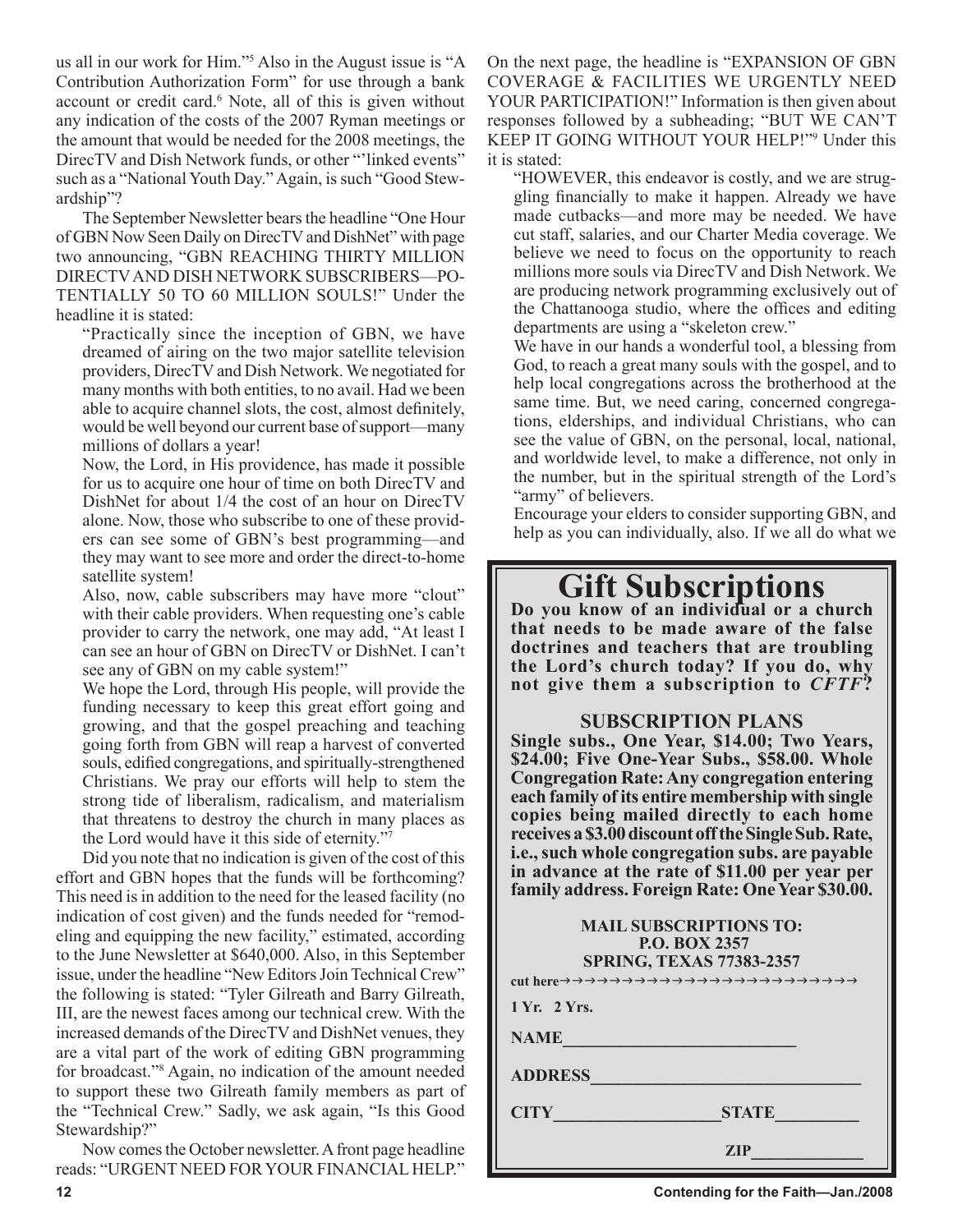can, no matter the amount, when we "pull" together and pool our resources, we can accomplish great things for the Lord."10

Brethren notice what has happened here. They have tried to expand rapidly, without adequate funding, and now are pleading for financial help! The Charter Media cable was added early in the year. This was quickly followed by the announcement of moving into new leased facilities by August 2007. The only indications of cost were for the "remodeling and equipping the new facility." The August issue indicated plans for the repeat of the Ryman meetings with other special "linked" events in mind. September came the announcement of the Satellite opportunities and the hiring of additional "Technical Crew." Then comes the October "bombshell"! The Charter Media program has been jettisoned overboard (How much did that cost to get out of these contracts?—no information is given). Additionally we are told they have also cut staff and salaries. This, just ONE month after they had hired new "technical crew." They mention they are "producing network programming exclusively out of the Chattanooga studio." Is that the old studio? (It is not specifically stated). If it is, what happened with the new leased facility at Ringgold, Georgia? Is all of this "Good Stewardship"?

The latest issue of the newsletter posted on the GBN website is for November 2007. The banner headline over pages 2 and 3 reads: "'GOOD NEWS TODAY'—AND EVERY DAY ONE HOUR ON DISH NETWORK AND DIRECTV." Under the heading of: "MAGAZINE–TYPE PROGRAM FEATURES THE BEST OF GBN" the following is written: "'Good News Today,' GBN's hour long flagship program, featuring some of the best the network has to offer, airs daily on Dish Network and DirecTV. [During football season, DirecTV is preempting Sunday programs.]"11 This is the **first** indication that the programming has not been aired seven days a week since the contract started. Even at the time of writing (December 26, 2007) the home page of the GBN web site does not indicate this. Further, there has still been no response as to whether the time will be preempted for other sports and, to this point, no football has aired. Additionally, you cannot find any information about the program by checking the DirecTV website, or programming information for channel 323 and very little other programming is on that channel. It is further stated: "The Direct and Dish broadcasts cost \$20,000 a month—a lot of money, but less than .07 cents per subscriber! Please cooperate in this effort—WE NEED YOUR HELP!"<sup>12</sup> It might only work out at ".07 cents per subscriber" but unless subscribers can find the programming, they will NOT watch. The only way DirecTV subscribers can find out anything through the satellite network is by "surfing" at the time the program is airing.

**Contending for the Faith—Jan./2008 13** When are the elders of the Highland church in Dalton, Georgia and the "Management Team" of GBN going to deal with the matter of "good stewardship"? At this writing (December 26, 2007) we are not aware of any statement that deals with this issue any more than they have dealt with the matter of "good stewardship" as it applies to the matter of fellowship with known and unrepentant false teachers, contrary to II John 9-11. The elders and "management team"

have a responsibility to deal with these matters concerning "good stewardship" since they expect the brotherhood to support the efforts.

#### **Endnotes**

<sup>1</sup> "Potential US Cable-Viewers Nearing Half Million," Good News, March 2007, page 1, Gospel Broadcasting Network, Highland Church of Christ, Dalton, Georgia.

<sup>2</sup> "GBN Expands into larger Facility in August 2007," Good News, April 2007, page 3, Gospel Broadcasting Network, Highland Church of Christ, Dalton, Georgia.

<sup>3</sup> Good News, June 2007, page 1-3, Gospel Broadcasting Network, Highland Church of Christ, Dalton, Georgia.

4 Good News, August 2007, page 1, Gospel Broadcasting Network, Highland Church of Christ, Dalton, Georgia. <sup>5</sup> "GBN Returns To The Ryman" Good News, August 2007,

page 6, Gospel Broadcasting Network, Highland Church of Christ, Dalton, Georgia.

6 Good News, August 2007, page 7, Gospel Broadcasting Network, Highland Church of Christ, Dalton, Georgia. 7 Good News, September 2007, page 1-2, Gospel Broadcasting Network, Highland Church of Christ, Dalton, Georgia. 8 Good News, September 2007, page 2, Gospel Broadcasting Network, Highland Church of Christ, Dalton, Georgia. 9 Good News, October 2007, page 1-2, Gospel Broadcasting Network, Highland Church of Christ, Dalton, Georgia. <sup>10</sup> Good News, October 2007, page 2, Gospel Broadcasting Network, Highland Church of Christ, Dalton, Georgia. <sup>11</sup> "Magazine-Type Program Features The Best of GBN" Good News, November 2007, page 3, Gospel Broadcasting Network, Highland Church of Christ, Dalton, Georgia. <sup>12</sup> "Magazine-Type Program Features The Best of GBN" Good News, November 2007, page 3, Gospel Broadcasting Network, Highland Church of Christ, Dalton, Georgia.

> **—535 Clearwater Road Belvedere, SC 29841-2574 kjchumb@gmail.com**

**2007 SPRING CFTF LECTURES CD'S, DVD'S, MP3, &VIDEO RECORDINGS** 

## **ORDER FROM:**

**Jim Green 2711 Spring Meade Blvd. Columbia, TN 38401**

**PHONE**: (**931) 486–1364 www.jgreencoc-video-ministry.com email at jgreencoc1986@yahoo.com**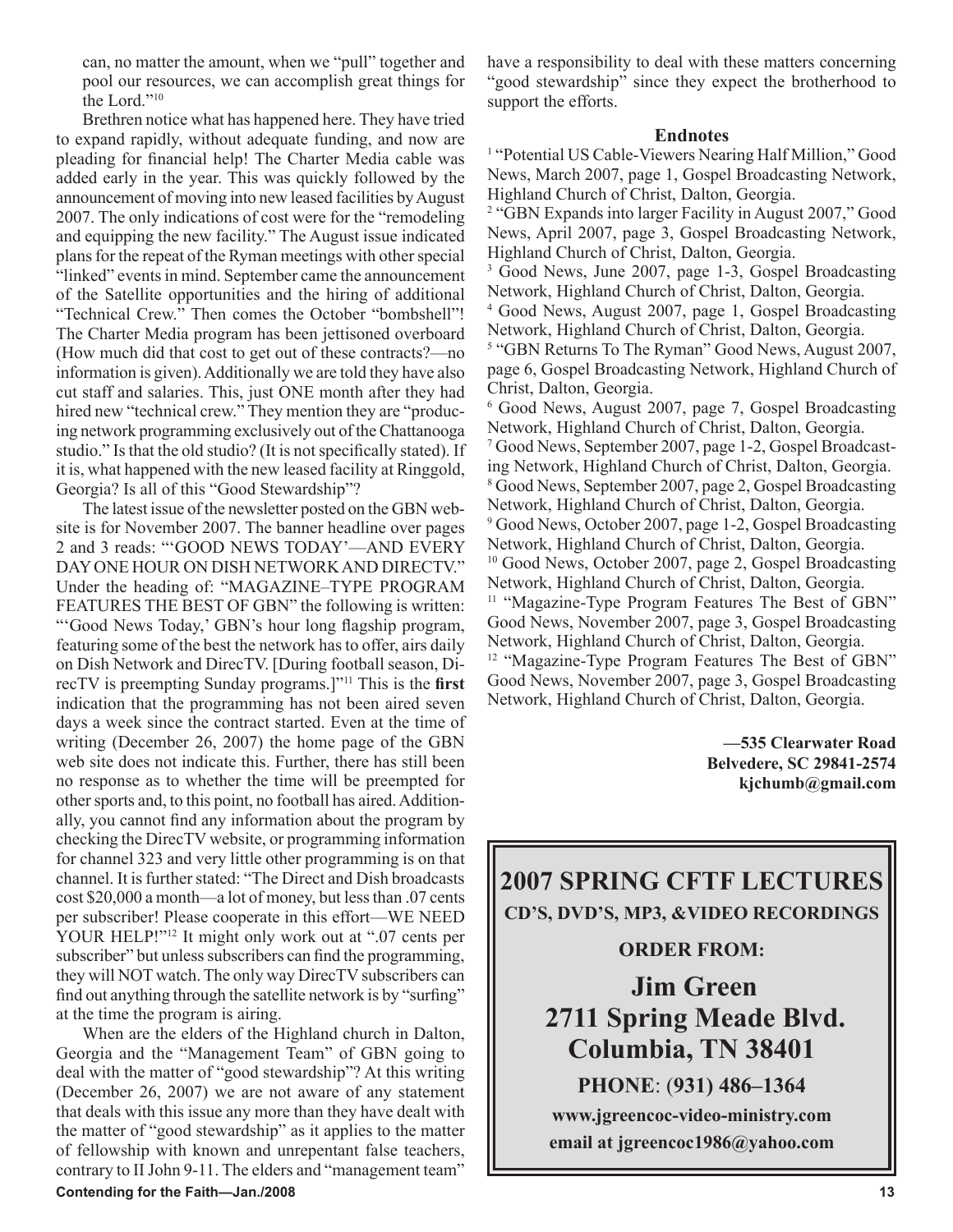# **Mountain City's 2007 Unity Forum**

## **Darrell Broking**

## **A Strange Set of Circumstances**

Is it correct to label as "strange" (foreign to Christianity) many of the events happening in the church since 2005? The question can be argued in at least two ways. 1) Consider the words of Peter: **"Beloved, think it not strange concerning the fiery trial which is to try you, as though some strange thing happened unto you"** (1 Pet. 4:12). Suffering for the cause of Christ is a natural consequence for being loyal to King Jesus. **"Yea, and all that will live godly in Christ Jesus shall suffer persecution"** (2 Tim. 3:12). As noted by Paul, suffering for the cause of Christ actually provides an opportunity for the Lord's faithful ones to receive God's stamp of approval: **"For there must be also heresies among you, that they which are approved may be made manifest among you"** (1 Cor. 11:19). Suffering for Jesus is not something strange. Uncomfortable, yes! Strange, in this sense, not at all! 2) In another sense, there is an element of strangeness in all of this suffering. God executed Nadab and Abihu because they offered **"strange fire before the Lord"**  (Lev. 10:1-2). The men of Sodom and Gomorrah were destroyed because they **"went after strange flesh"** (Jude 1:7). In the previous verses the word **"strange"** refers to that which went beyond God's Word; hence, sin. The trials the church in Mountain City and the church in other places have endured are the result of the strangeness of men who refuse to honor the teaching of Christ; men who seek to build empires for themsleves at the expense and hurt of the Truth and all brethren who oppose their evil ways.

## **The New Babel**

There was a point in history when men united in evil and said to each other, **"… let us build us a city and a tower, whose top may reach unto heaven; and let us make us a name ...** " (Gen. 11:4). History has a way of repeating itself. As the Dave Miller saga has evolved, men have united around the Miller episode to build their empires (MSOP, GBN, Tri-Cities School of Preaching & Christian Development, OABS, et al.). This they have done in the spirit and power of Babel. Because the elders at the Mountain City Church of Christ refused to support the Gospel Broadcasting Network (GBN) and attend gospel meetings preached by GBN supporters, an apostate member Dean Gouge started an exodus from the Mountain City church. With the help of other apostates and the Tri-Cities area preachers (who are 100% aligned with the GBN), a systematic effort was and is being made to destroy the Mountain City church. *It is highly important to note that John Arnold, one of the leaders of the apostate church in Mountain City, is in full fellowship with the apostate preacher Jeff Walling (John's son-in-law is one of Walling's elders). Further, Arnold has worked with the ultra liberal Al Maxey while trying to destroy the church in Mountain City.*

The redoubtable Wesley Simmons, long time preacher in the tri-cities area, presently the preacher for and one of the elders of the Stoney Creek, TN church and the director of Tri-Cities School of Preaching and Christian Development, has led many in the Tri-Cities area to believe that the Mountain City church has been experiencing a "local problem." Regardless of the previously noted influence from false teachers, men that even Simmons has and does oppose, he has charged that Mountain City's elders are unqualified to serve. On that false basis he offers aid, advice and massive support to the apostates. Why does Simmons so conduct himself? Because Simmon's personal Babel would begin to crumble if he did not so do. Thus, with the force of the mighty "Jesuits" (those preachers who willingly support such false teachers as Arnold) and with his "papal signet," (Simmons long time influence in the churches of this region of the country), the infamous Simmons labors to keep brethren in the dark on the facts while he grows his mighty Babel.

The common mode of operation and the chain that links all of the key players in the Dave Miller saga (the Gilreaths, Simmons, Curtes Cates, AP, et. al.) is how they deal with these problems. *At all costs they avoid any kind of fair and open public discussion about these specific problems that are dividing the Lord's church. Their efforts are employed behind the scenes and are designed to malign characters and thereby crush and destroy all opposing voices.* This is well documented in the 2007 unity forum. The key players rallying around Dave Miller are the embodiment of the false teachers denoted in Second Timothy 3:1-6—teachers who **"creep into houses"** to wreak havoc in their clandestined campaign of destruction. *These false brethren are afraid of the truth and will by hook or crook avoid publicly facing it!*

## **A Public Discussion about the Miller Saga and the Division in Mountain City**

Between November 30 and December 2, 2007, the Mountain City Church of Christ hosted a unity forum during which these matters were discussed. An invitation was extended to all brethren of this region, including the apostates in Mountain City and those in Simmons' "diocese" to come and face the brethren at the Mountain City Church of Christ for the purpose of informing the Mountain City church why it needs to dry up and blow away—an invitation which they naturally refused. Simmons and friends know that their undermining work must go on behind closed doors because they cannot successfully argue their case publicly from God's Holy Word. *However, Dub McClish and Michael Hatcher accepted Mountain City's invitation to come and discuss the Dave Miller saga. From Scriptures and the facts bearing on the matters involved these two faithful brethren presented their material in a scholarly fashion as the Christian gentlemen, and faithful brethren they are. Fifteen sessions were recorded and are available for future study.*

On the Sons of Demas internet discussion list, brother Chuck Arnold recently posted the following about the forum material dealing with the Dave Miller saga: "I believe it is the clearest information put out to date." Others are replying with similar comments. We urge you to listen to the forum and judge for yourselves. **The material can be accessed at www.mtncitycoc. com.** The forum page is password protected. The user name is the word *church* and the password is the word *faithful*. For additional information, write us at the address appearing at the end of this article.

> **—Mountain City Church of Christ 512 South Church Street Mountain City, TN 37683.**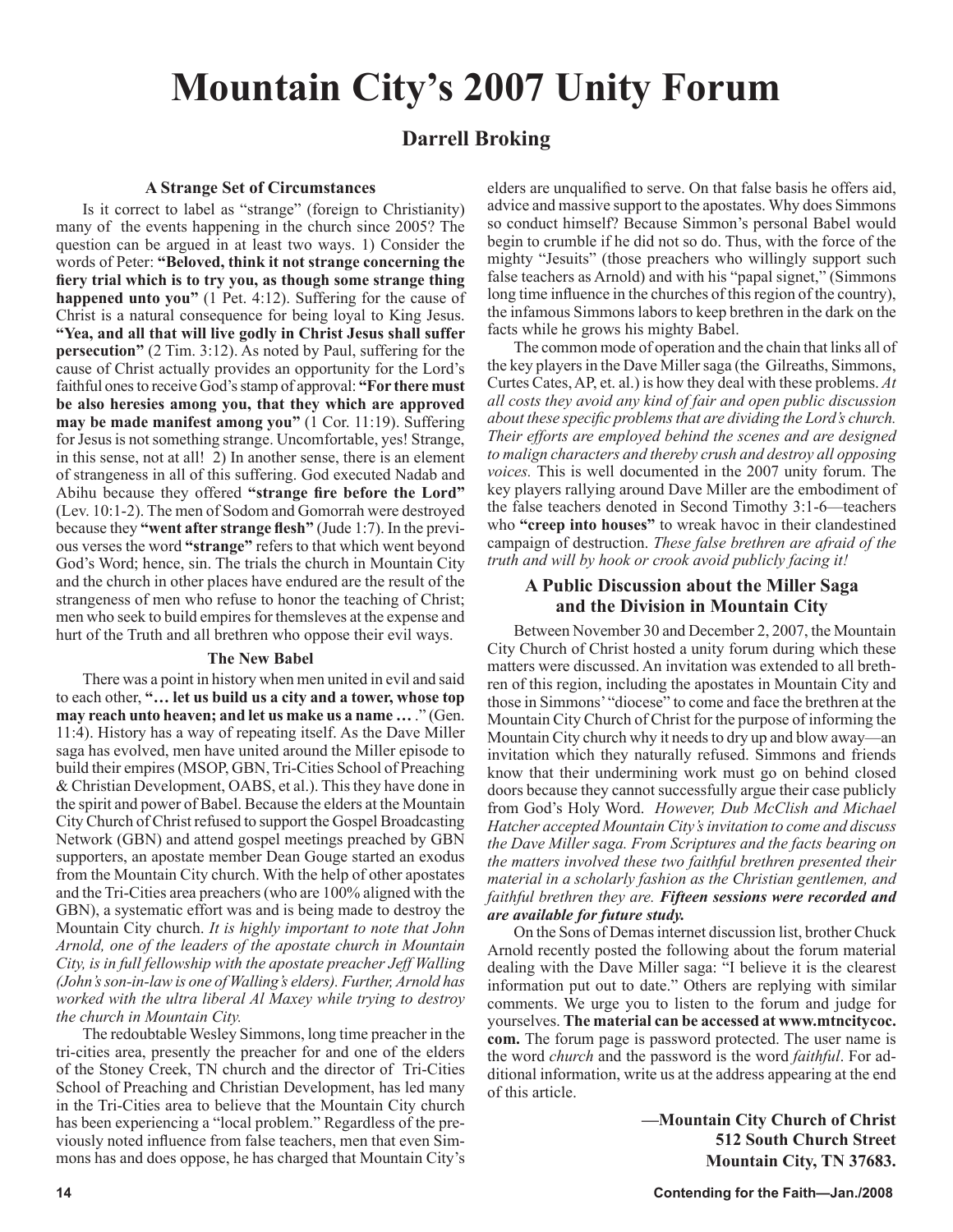## 2**008 SPRING CFTF LECTURES "UNITY—FROM GOD OR MAN" FEBRUARY 24—27**

## *David P. Brown, Director*

| <b>SUNDAY, FEBRUARY 24</b>  |             |                                               |                                                                            |
|-----------------------------|-------------|-----------------------------------------------|----------------------------------------------------------------------------|
| 9:30                        | AM          | David P. Brown                                | "Union in Diversity" Contradicts New Testament Unity                       |
| 10:30                       | AM          | Darrell Broking                               | Immorality and Unity                                                       |
|                             |             | NOON MEAL PROVIDED BY THE SPRING CONGREGATION |                                                                            |
| 5:00                        | PM          | <b>Steve Yeatts</b>                           | A History of Unity Movements in the Church of Christ                       |
|                             | 6:00 PM     | John West                                     | The Lord's Supper and Unity                                                |
| <b>MONDAY, FEBRUARY 25</b>  |             |                                               |                                                                            |
|                             | $9:00$ AM   | Dub Mowery                                    | The Influence of the Colleges on Scriptural Unity                          |
| 10:00 AM                    |             | Michael Hatcher                               | Worship and Unity                                                          |
| $*10:00 \text{ AM}$         |             | Sonya West                                    | How "Christian Women" Destroy Unity                                        |
| 11:00 AM                    |             | Wayne Blake                                   | The Godly Home and Unity                                                   |
|                             |             | <b>LUNCH BREAK</b>                            |                                                                            |
| 1:30 PM                     |             | Skip Francis                                  | Is the Church in Crisis?                                                   |
| 2:30 PM                     |             | Paul Vaughn                                   | The Restoration Principle and Unity                                        |
| 3:30 PM                     |             | <b>OPEN FORUM</b>                             |                                                                            |
|                             |             | <b>DINNER BREAK</b>                           |                                                                            |
| 6:30 PM                     |             | <b>CONGREGATIONAL SINGING</b>                 |                                                                            |
| 7:00 PM                     |             | Daniel Denham                                 | Sound Doctrine and Unity                                                   |
| 8:00 PM                     |             | Jesse Whitlock                                | <b>Bible Versions and Unity</b>                                            |
| <b>TUESDAY, FEBRUARY 26</b> |             |                                               |                                                                            |
| 9:00 AM                     |             | Johnny Oxendine                               | The New Hermeneutic and Unity                                              |
| 10:00 AM                    |             | Ken Chumbley                                  | An Informed Membership and Unity                                           |
|                             | $*10:00 AM$ | Sonya West                                    | How Christian Women Build Unity                                            |
| $11:00$ AM                  |             | Geoff Litke                                   | Causes of Division                                                         |
|                             |             | <b>LUNCH BREAK</b>                            |                                                                            |
| 1:30 PM                     |             | Jack Stephens                                 | How Does Repentance Relate to Unity?                                       |
| 2:30 PM                     |             | Gene Hill                                     | Money and Unity                                                            |
| 3:30 PM                     |             | <b>OPEN FORUM</b>                             |                                                                            |
|                             |             | <b>DINNER BREAK</b>                           |                                                                            |
| 6:30 PM                     |             | <b>CONGREGATIONAL SINGING</b>                 |                                                                            |
| 7:00 PM                     |             | Danny Douglas                                 | God's Plan for Unity (Eph. 4)                                              |
| 8:00 PM                     |             | Lynn Parker                                   | Is the Church of Christ a Sect?                                            |
|                             |             | <b>WEDNESDAY, FEBRUARY 27</b>                 |                                                                            |
| 9:00 AM                     |             | Tim Cozad                                     | Music in the Worship of God and Unity                                      |
| 10:00 AM                    |             | David Watson                                  | Gospel Preachers and Unity                                                 |
| $11:00$ AM                  |             | Gary Summers                                  | The Autonomy of the Church and Unity                                       |
|                             |             | <b>LUNCH BREAK</b>                            |                                                                            |
| $1:30$ PM                   |             | Paul Middlebrooks                             | Church Discipline and Unity                                                |
| 2:30 PM                     |             | <b>Bruce Stulting</b>                         | Godly Fear and Unity                                                       |
| 3:30 PM                     |             | <b>OPEN FORUM</b>                             |                                                                            |
|                             |             | <b>DINNER BREAK</b>                           |                                                                            |
| 6:30 PM                     |             | <b>CONGREGATIONAL SINGING</b>                 |                                                                            |
| 7:00 PM                     |             | Lee Moses                                     | Love, the Authority of God's Word and Unity                                |
| 8:00 PM                     |             | Dub McClish                                   | The Elders and Deacons Responsibility to Keep<br>the "Unity of the Spirit" |
|                             |             |                                               |                                                                            |

**Lunch Provided by the Spring Congregation • Hardback Book of Lectures Available R. V. Hook-Ups • Video and Audio Recordings • Approved Displays**

**Elders: Kenneth D. Cohn, Buddy Roth and Jack Stephens**

SPRING CHURCH OF CHRIST 1327 Spring Cypress Road PO Box 39 Spring, TX 77383